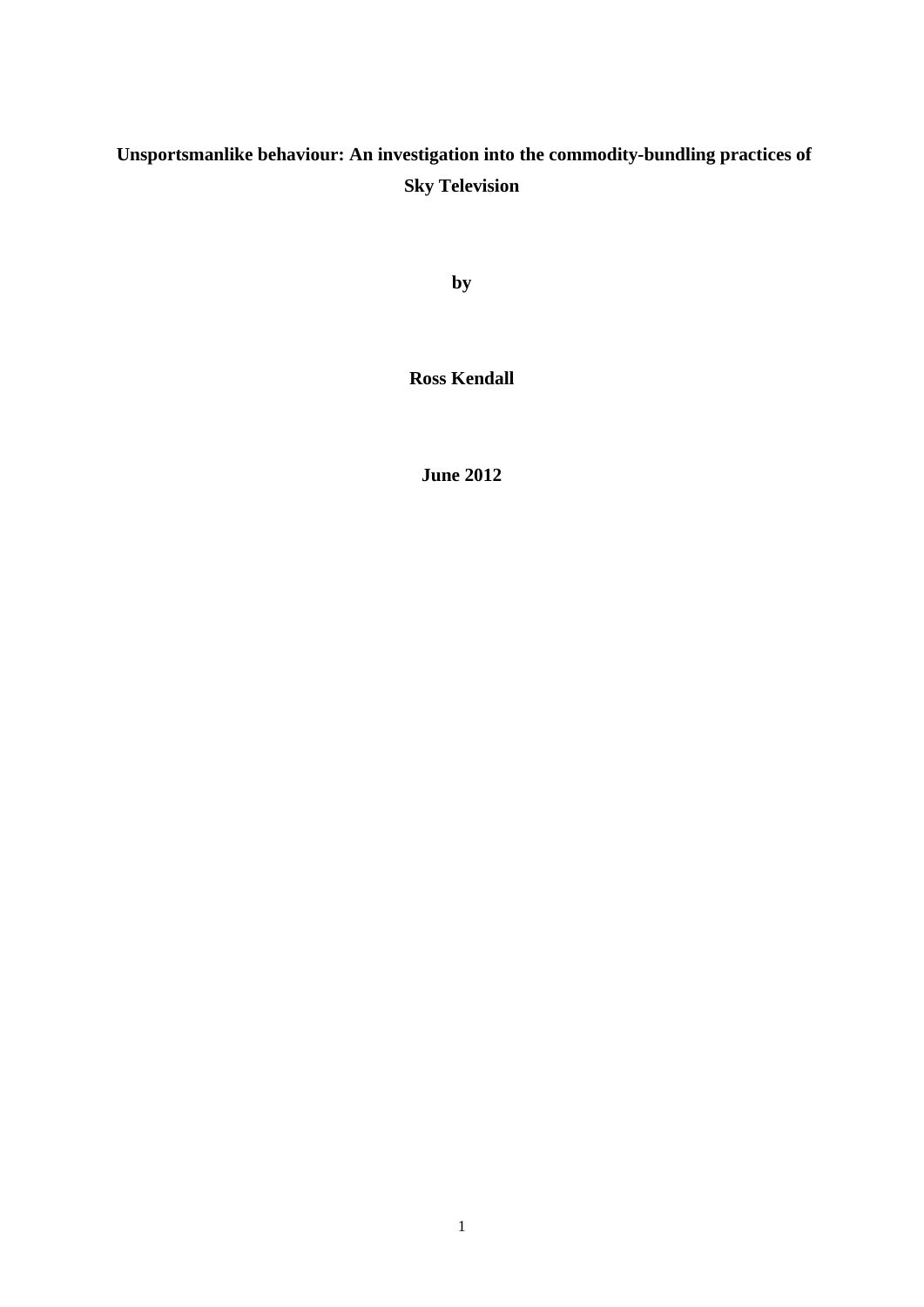### **Acknowledgements**

I would like to thank my supervisor Dr Seamus Hogan for all his time and effort spent reviewing my work and providing guidance. I also thank those who read my drafts and provided valuable feedback.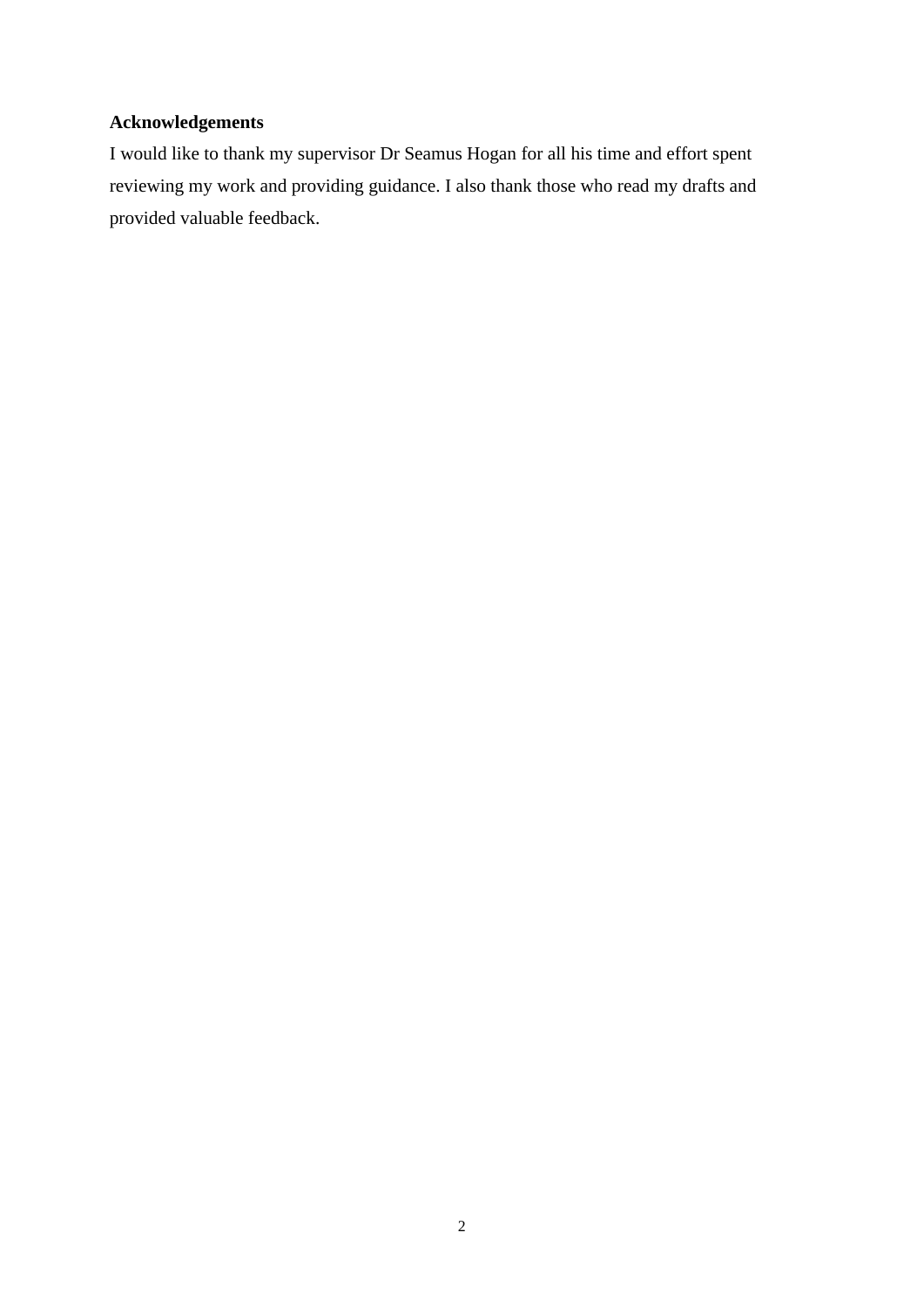**Abstract:** It is puzzling that Sky TV, effectively a monopolist in the pay television market in New Zealand, does not offer its Sky Sport channels as a stand-alone package.This is contrary to what the bulk of literature suggests would be optimal. We develop a simple one-period model with reasonable assumptions that demonstrates this inconsistency. We expand the model to allow for learning by introducing a second period and uncertainty. Our initial two period model fails to definitively explain the behaviour, but when adjustments are made, several possibilities for why Sky's behaviour may be profit maximising are revealed.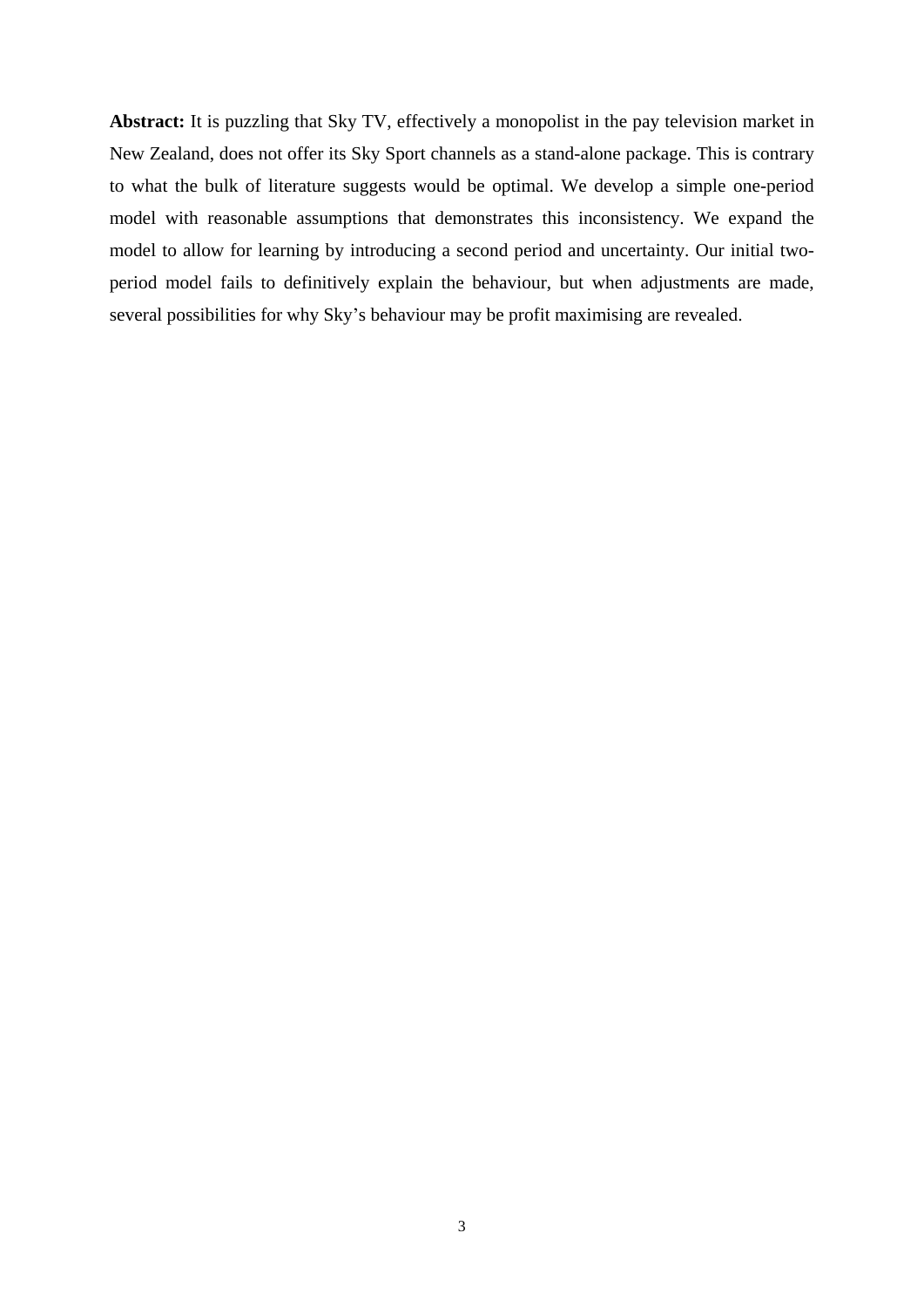## **Table of Contents**

| . 21 |
|------|
|      |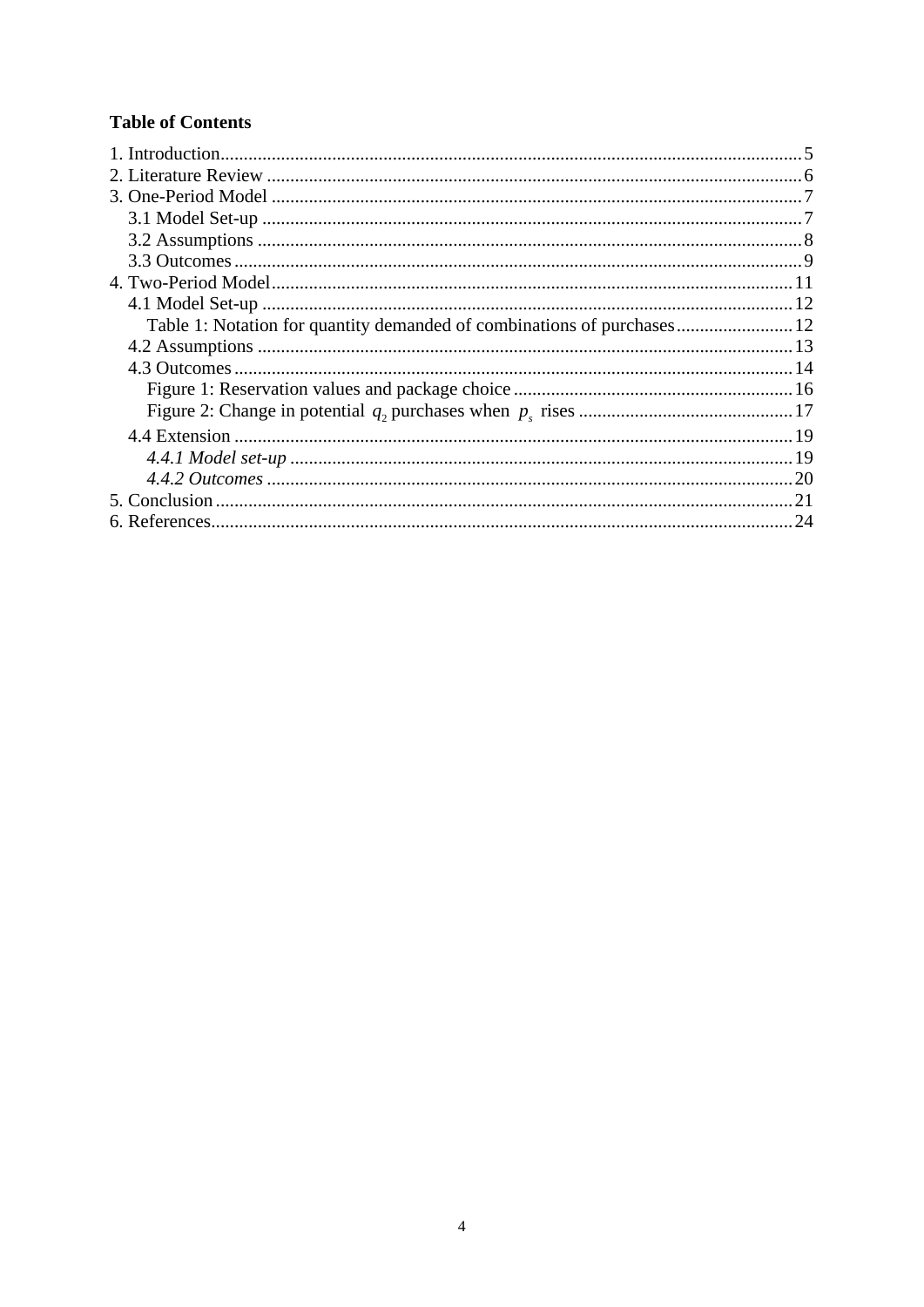#### **1. Introduction**

Commodity bundling (the sale of two or more goods as a package) is a common practice employed by firms. An often-used example of commodity bundling is the case of pay television. The cable television market in the USA has been the subject of a lot of study and debate. This paper seeks to examine the case of Sky TV (Sky) in New Zealand. Sky effectively has a monopoly on the pay television market in New Zealand, and offers several different packages to consumers. However, Sky does not allow purchase of extra channels (for example Sky Sport) without the purchase of a basic package of other channels. This practice appears to conflict with theoretical models of profit-maximising behaviour, and is what this paper seeks to investigate.

A large volume of literature has been generated by the desire to understand how and why firms choose to bundle their products. Adams and Yellen (1976) made a particularly significant contribution to this literature, showing that even with independent utility of consumption for two goods, bundling could be profitable due to its ability to sort consumers into different groups, based on the characteristics of their reservation prices. This improves the firm's ability to extract consumer surplus.

Their paper is highly relevant to the situation of Sky, as they also show that mixed bundling (offering the bundled goods separately as well as packaged) is at least as profitable as pure bundling (only offering the goods in a package). This is a fairly trivial result as mixed bundling degenerates to pure bundling when the prices of the individual goods are such that no-one purchases them. A more interesting result is that pure bundling can only be optimal when no-one consumes a good whose marginal cost exceeds his or her reservation price for it.

For the purposes of this paper, we will consider only two of the groups of channels that Sky offers. Sky sells a main bundle of channels ("Other") on its own, and the main bundle and their sports channels ("Sky Sport"), as a package ("the bundle"). This paper investigates possible reasons why Sky Sport is not offered on its own. This situation is a candidate for one where pure bundling could be optimal, due to the negligible marginal costs involved in offering an additional channel to a customer, but even then it is unusual that Other would be offered alone, while Sky Sport is only offered in a package with Other.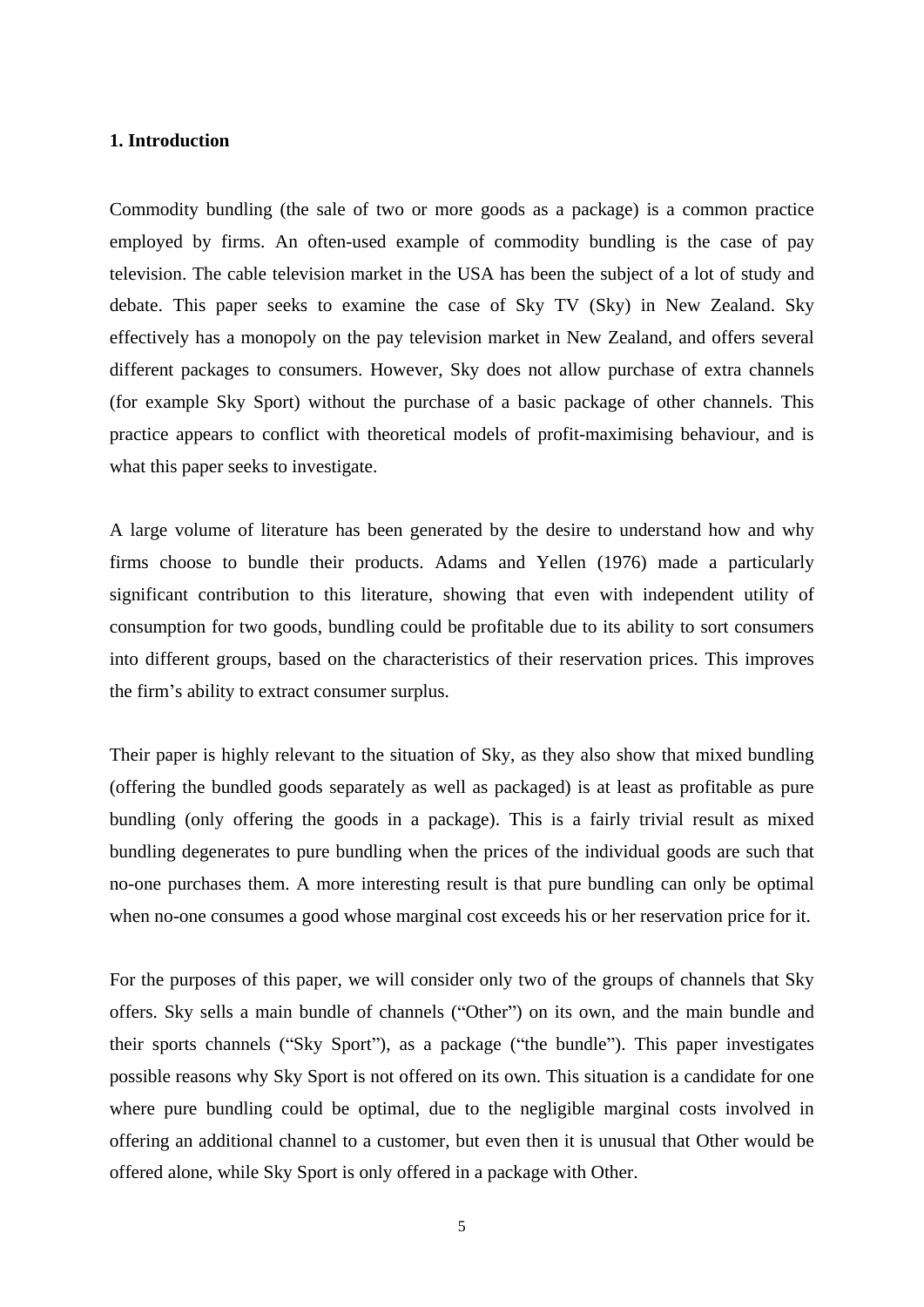The behaviour of Sky is similar to the practices of pay television companies in other countries, for example the United States, where it is common to require consumers to purchase a "basic" package before they can choose to purchase additional channels. However, in many cases outside of New Zealand, there is more than one firm in the pay television market, in which case the models in this paper will not apply.

The paper proceeds as follows: Section 2 reviews some of the relevant literature on commodity bundling, especially surrounding the pay television market. Section 3 develops a basic one-period model with some simple assumptions, showing that it is optimal to offer Sky Sport alone in addition to packaged. Then, we examine the assumptions in turn to see if the behaviour of Sky can be explained if some are relaxed. Section 4 extends the model to a two period framework with uncertainty, to examine whether the ability to learn new information about the value of the bundle can potentially explain the lack of a separate Sky Sport option. In an extension, we examine the model in the case where the value of Sky Sport is also uncertain. Section 5 concludes, summarising the findings of the various models, and looking at possible extensions.

#### **2. Literature Review**

Much of the previous commodity-bundling literature has focused on the welfare implications of bundling, given interest in the United States around regulating the bundling behaviour of pay television firms. Kobayashi (2005) provides a survey of this literature and concludes that, while there is the possibility for potentially harmful welfare effects due to bundling, the strict assumptions and lack of empirical and robustness testing of theoretical models means that there is not sufficient reason to justify the regulation of bundling behaviour, given the uncertainty around the costs and benefits of doing so.

Some research has examined whether mixed or pure bundling is more profitable, usually as a means to another goal. Schmalensee (1994) investigates the case of reservation prices following a bivariate-normal distribution and finds that mixed bundling is in general strictly more profitable than either no bundling or pure bundling. Chae (1992) shows that in a subscription television market, mixed bundling is the most profitable strategy for a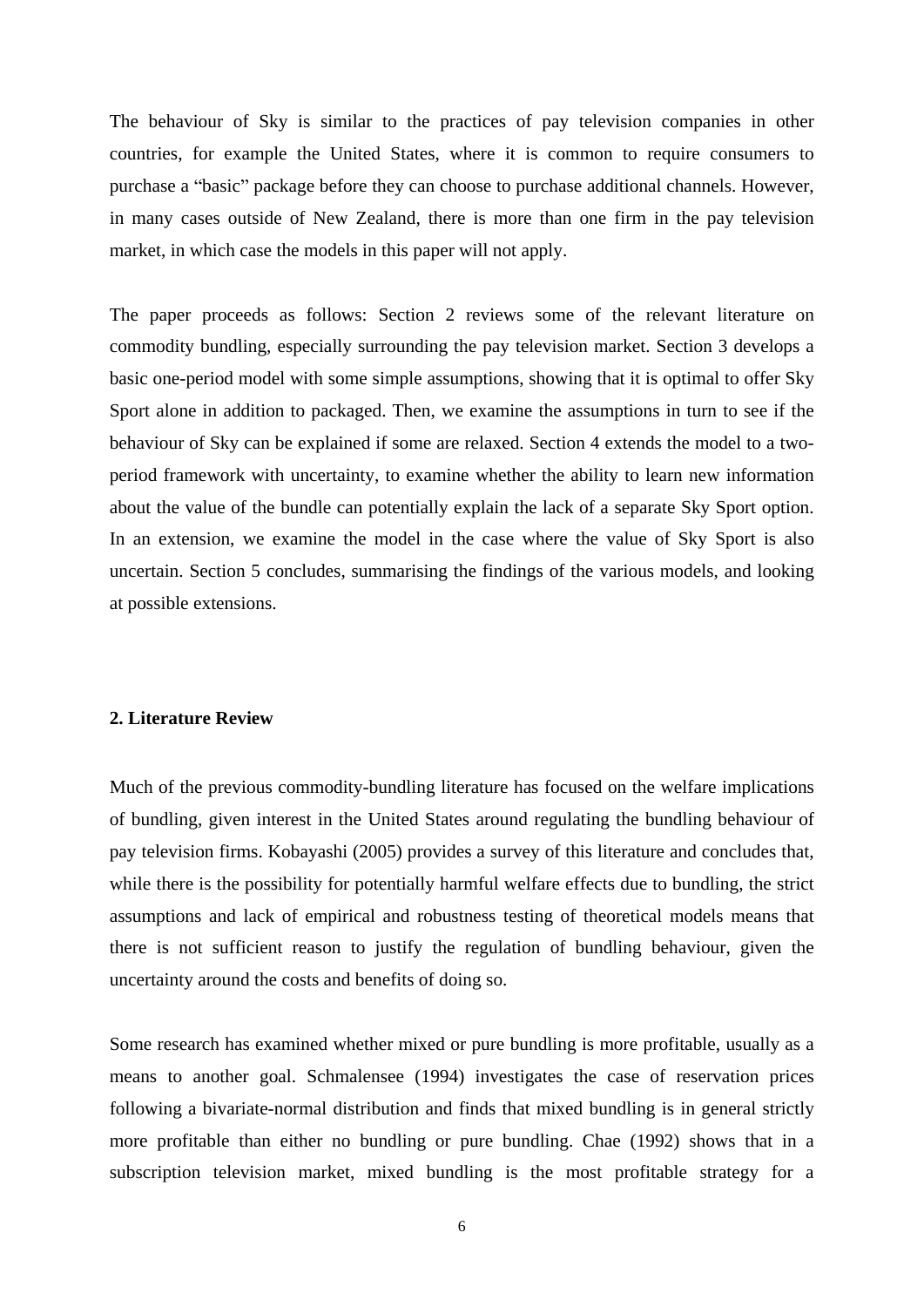monopolist, assuming reservation prices follow a uniform distribution. These findings, in combination with those of Adams and Yellen (1976) discussed earlier, provide evidence that the models developed in this paper where mixed bundling is found to be optimal are not isolated cases. Our framework is different from those used in the papers discussed, yet yields many similar results.

#### **3. One-Period Model**

Adams and Yellen (1976) gave simple examples of a situation where pure bundling was optimal with a small discrete number of consumers. This model attempts to examine a situation with a continuous distribution of consumers over the range of possible reservation prices.

#### **3.1 Model Set-up**

Sky can offer at most two packages: Sky Sport alone (price,  $p<sub>s</sub>$ ), and Sky Sport bundled with Other (price,  $p_b$ ). Both packages are provided with zero marginal cost.

There is a continuum of consumers of measure 1, each of whom will buy either one unit of Sky Sport, one unit of the bundle, or no Sky. Let the total demands forno Sky, Sky Sport alone, and the bundle be, respectively,

$$
q_0(p_s, p_b), \quad q_s(p_s, p_b), \quad q_b(p_s, p_b)
$$

so that **such a set of the set of the set of the set of the set of the set of the set of the set of the set of the set of the set of the set of the set of the set of the set of the set of the set of the set of the set of t** 

$$
q_0(p_s, p_b) + q_s(p_s, p_b) + q_b(p_s, p_b) = 1
$$

There is a joint density of reservation values for the two packages that determines the quantities purchased of each package. The reservation value for Sky Sport is  $V_s$ , the , the reservation value for the bundle is  $V_b$ , and the joint density is given by  $f(V_s, V_b)$ . Consumers  $,V_b$ ). Consumers ). Consumers purchase the package with the maximum difference between their reservation price and the purchase price, or no package if both of their reservation values are lower than the prices.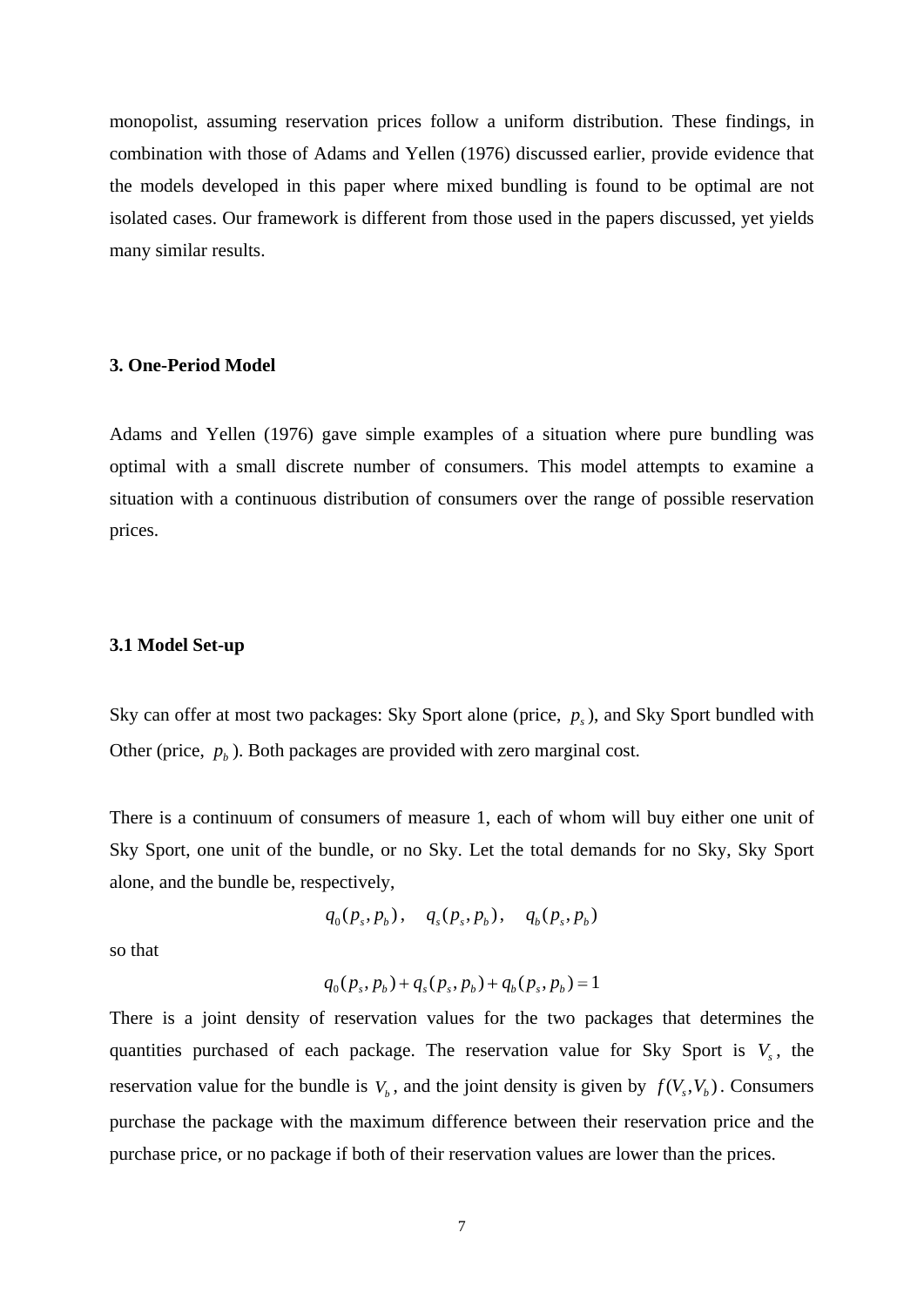#### **3.2 Assumptions**

To examine the optimal behaviour of Sky, we must first make some base assumptions to represent the situation.

A1: *Of ering a Sky Sport alone package incurs no additional fixed costs over provision of the bundle package alone.*

This assumption is empirically reasonable, given that Sky already offers multiple packages and will have systems in place to easily allow new packages to be created.

A2: *The minimum of the support of the distribution of additional willingness to pay for the bundle over Sky Sport* ( $V_b - V_s$ ) is zero, which implies that if

$$
q_b(p_s, p_b) > 0,
$$

*then*

 $q_s(p_s, p_b) > 0 \quad \forall p_s < p_b,$  $, p_b$ ) > 0  $\forall p_s < p_b$ ,  $) > 0 \ \ \forall p_s < p_b$ , *,*

*so there is no neighbourhood of prices below the price of the bundle with zero demand for Sky Sport.*

Assumption A2 is simply saying that some consumers exist who only care about Sky Sport, which is a reasonable assumption to make, especially given that Assumption A3 ensures that there is no mass point of such consumers.

## A3: *The joint distribution of reservation values has positive density at all points in the convex hull of the support with no mass points.*

This assumption means that the reservation values of consumers are distributed continuously, with no irregular spikes or shifts. This is an approximation to the real situation, where there is a discrete number of consumers, but given the large number of consumers in the market, is very reasonable.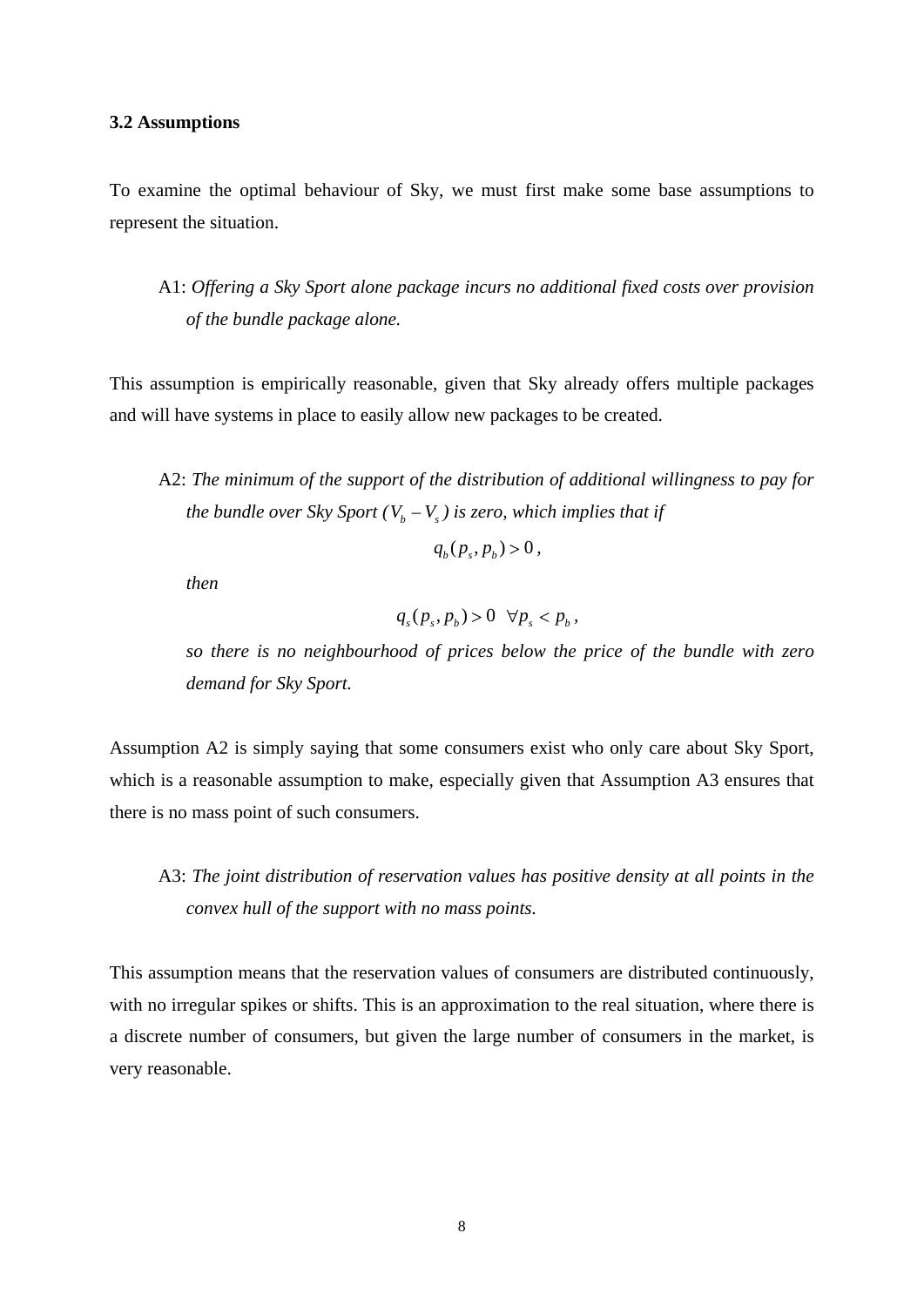#### **3.3 Outcomes**

Given Assumptions A1-3 we can examine the behaviour of a profit-maximising firm. The firm's objective can be expressed as

$$
\max_{p_s, p_b} \pi,
$$

where the contract of the contract of the contract of the contract of the contract of the contract of the contract of the contract of the contract of the contract of the contract of the contract of the contract of the cont

$$
\pi = p_s q_s (p_s, p_b) + p_b q_b (p_s, p_b).
$$

This gives first order conditions:

$$
\frac{\partial \pi}{\partial p_b} = -p_b \frac{\partial q_0}{\partial p_b} + q_b + (p_s - p_b) \frac{\partial q_s}{\partial p_b} = 0,
$$
  

$$
\frac{\partial \pi}{\partial p_s} = -p_s \frac{\partial q_0}{\partial p_s} + q_s + (p_b - p_s) \frac{\partial q_b}{\partial p_s} = 0.
$$
 (1.1)

Sky Sport will be offered as a separate package if  $p_s < p_b$  at the profit maximum.

*Theorem 1:*  $p_s = p_b$  cannot be a profit maximum.

*Proof:* To see whether  $p_s = p_b$  can be a profit maximum, consider whether Equation (1.1) can hold at  $p_s = p_b$ . . A construction of the construction of the construction of the construction of the construction of the construction

$$
\left. \frac{\partial \pi}{\partial p_s} \right|_{p_s = p_b} = -p_s \frac{\partial q_0}{\partial p_s} \tag{1.2}
$$

From Equation (1.2) we see that for  $p_s = p_b$  to be an optimum,  $-p_s \partial q_0 / \partial p_s$  must be non*ps* must be non negative. If it is negative, there is an incentive for Sky to lower the price of Sky Sport, and hence offer Sky Sport alone. However, Assumptions A2 and A3 ensure that  $\partial q_0 / \partial p_s > 0$  for  $p_s > 0$  for the entire relevant range, and hence it is optimal for Sky to offer a separate Sky Sport package, at some price  $p_s < p_b$ . . A construction of the construction of the construction of the construction of the construction of the construction

$$
Q.E.D.
$$

Relaxing some of the assumptions can lead to situations where it may be optimal to set  $p_s = p_b$  and hence only offer the bundle.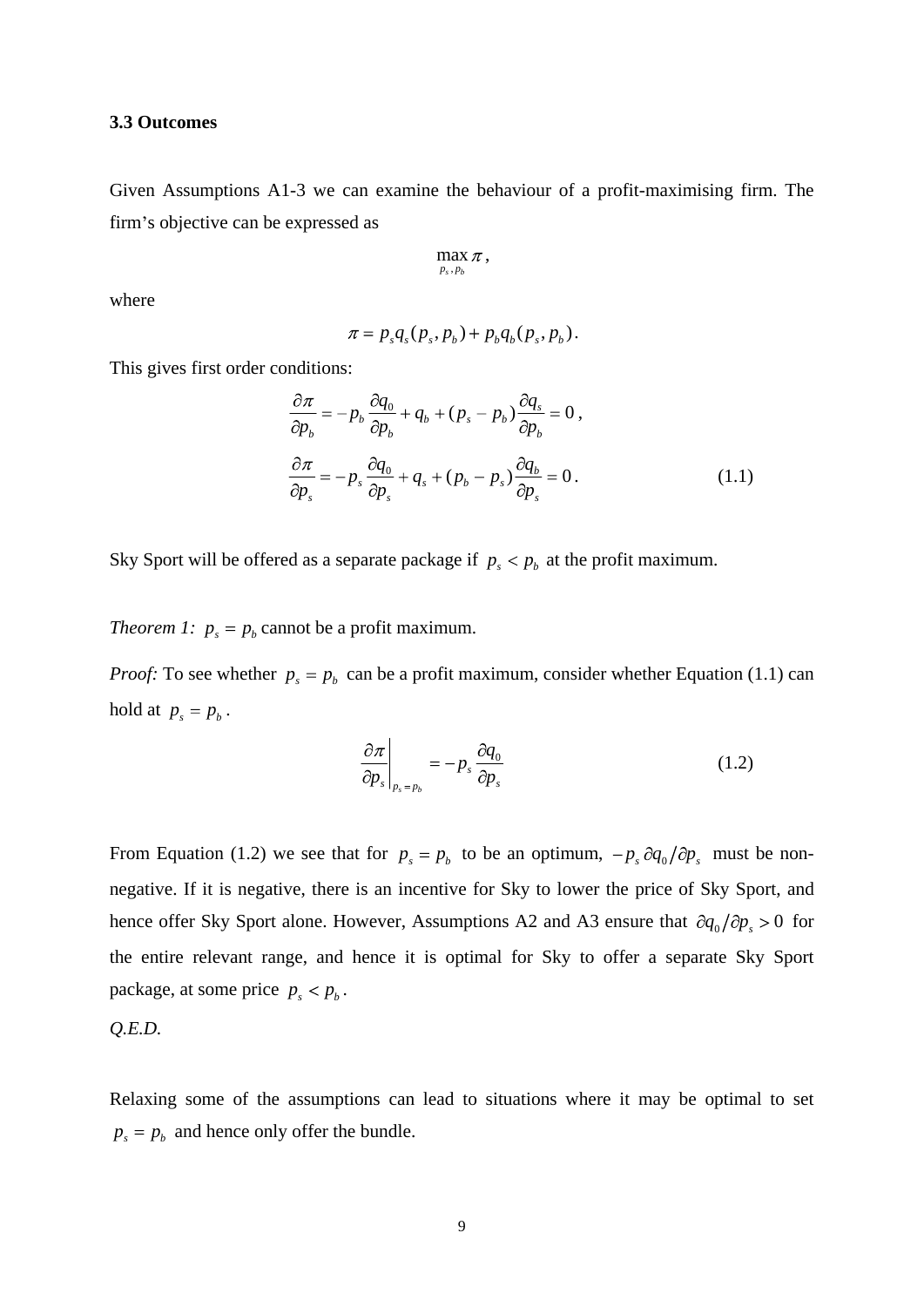It is trivial that if A1 does not hold, for a large enough additional fixed cost it will not be optimal for Sky to offer Sky Sport alone. However, this does not seem plausible, as with systems already set up for billing customers and controlling access to channels, any fixed costs associated with adding another package should be minimal.

If A2 does not hold, then for some price  $p_s < p_b$  there will be zero demand for Sky Sport. This implies that over this range  $\partial q_0 / \partial p_s = 0$  and hence  $p_s = p_b$  is a local maximum, and in some cases a global maximum. However, A2 holding seems more defensible than its not holding, as it would be expected that there would be at least some consumers who have no additional willingness to pay for the bundle, and a continuous distribution over their reservation price for Sky Sport such that at any price, quantity demanded would increase if the price fell.

If A3 does not hold there could be, for example, a mass point of consumers with a reservation price of zero for the incremental value of the bundle, and a reservation price for Sky Sport just below the price of the bundle. Mathematically,

$$
\lim_{p_s \to p_b^-} q_s(p_s, p_b) = \hat{q}_s > 0
$$

By lowering the price of Sky Sport, Sky can gain a mass of customers at negligible cost, trivialising the result that Sky Sport should be offered alone. It seems more reasonable to assume that A3 holds, as we would expect something close to a smooth, continuous distribution of consumers in a believable situation, rather than large discrete changes in the density of reservation values.

It is worth noting that in this framework, and in the extensions presented throughout this paper, there exists the possibility that although it is optimal for Sky to offer Sky Sport separately, the price differential is so low that the difference in profit is negligible. This is not an appealing solution however, as it is still suboptimal behaviour, even if it is only slightly worse than the optimum.

The simple model in this section, although narrow, provides useful insight into the situation of Sky. By showing that Sky's behaviour cannot be easily explained in a framework with the key elements of multi-channel bundling, we have demonstrated that the situation is worth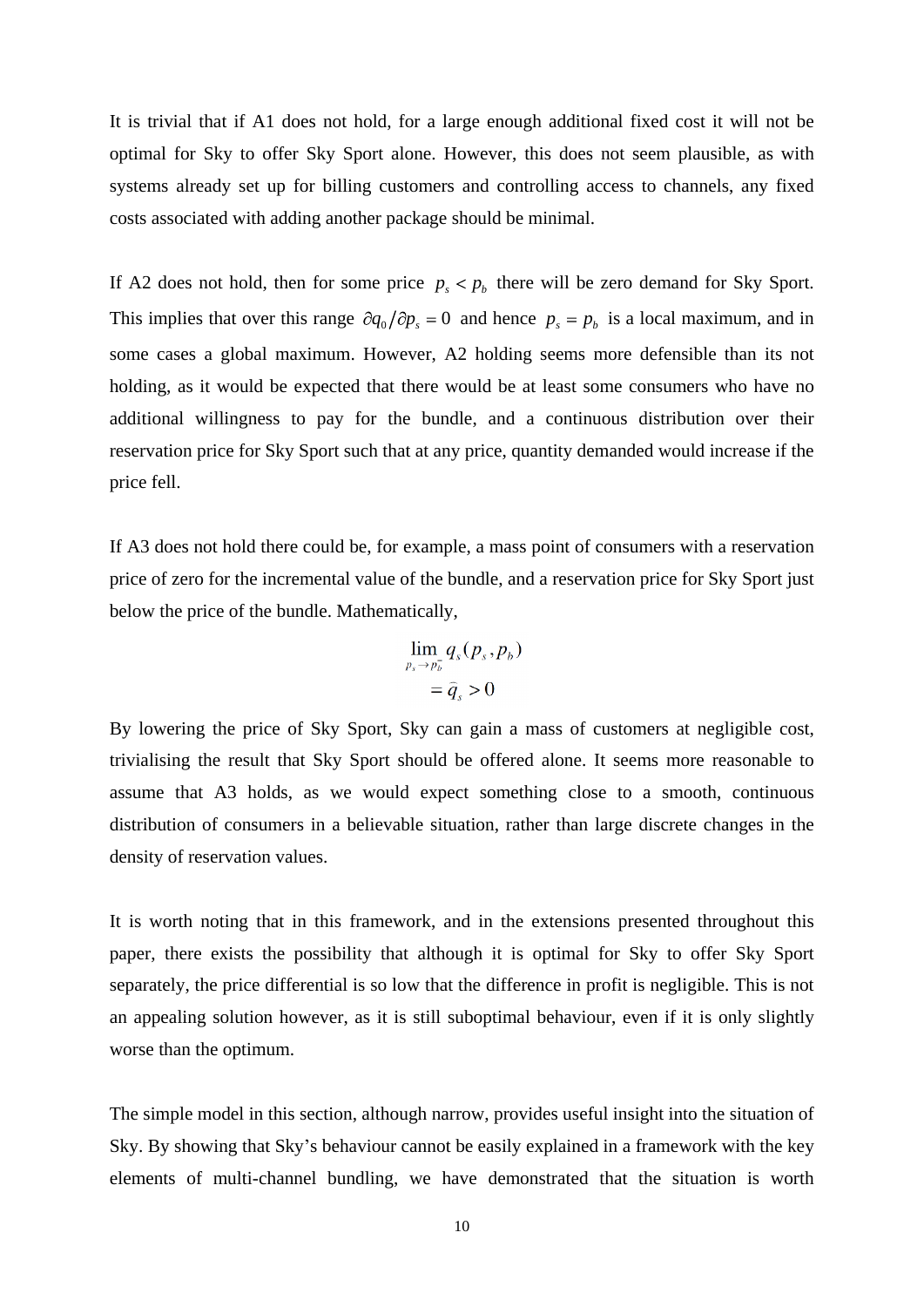investigating further. The next section looks at a richer model that allows for learning, to see if any new insights into the problem can be gleaned.

#### **4. Two-Period Model**

This section considers the behaviour of a monopoly attempting to maximise the sum of its profits over two periods. We wish to consider the possibility that consumers can learn about the products over time, and so we introduce a two-period model with a degree of uncertainty. We assume that consumers know their reservation price for Sky Sport with certainty, but are uncertain as to their reservation price for the bundle. Consumers know the distribution of possible values for the bundle they each face, and their realisation from that distribution in period one is revealed to them if they purchase the bundle. This informs theirs decision about what channels to purchase in the second period.

The addition of uncertainty adds a quasi-option value of information to the bundle, as each consumer has a chance of learning that he has a high valuation and can then continue to purchase the bundle in the second  $period<sup>1</sup>$ . If he learns that he has a low valuation of the bundle, he can simply choose a different package in the second period.

There is the potential that this set-up could explain the behaviour of Sky. Consumers know that they will gain information from the bundle, but as Sky is a monopoly, the price of the bundle is set above its marginal cost, meaning that consumers will not capture the full value of information. Hence there may be potential for Sky to gain by restricting the choices available to consumers.

We then extend the model to examine the case when the values of both Sky Sport and the bundle are not known with certainty, as this may influence the model outcomes.

<sup>&</sup>lt;sup>1</sup> The concept of a "quasi-option value" is due to Arrow and Fisher (1974) and Henry (1974).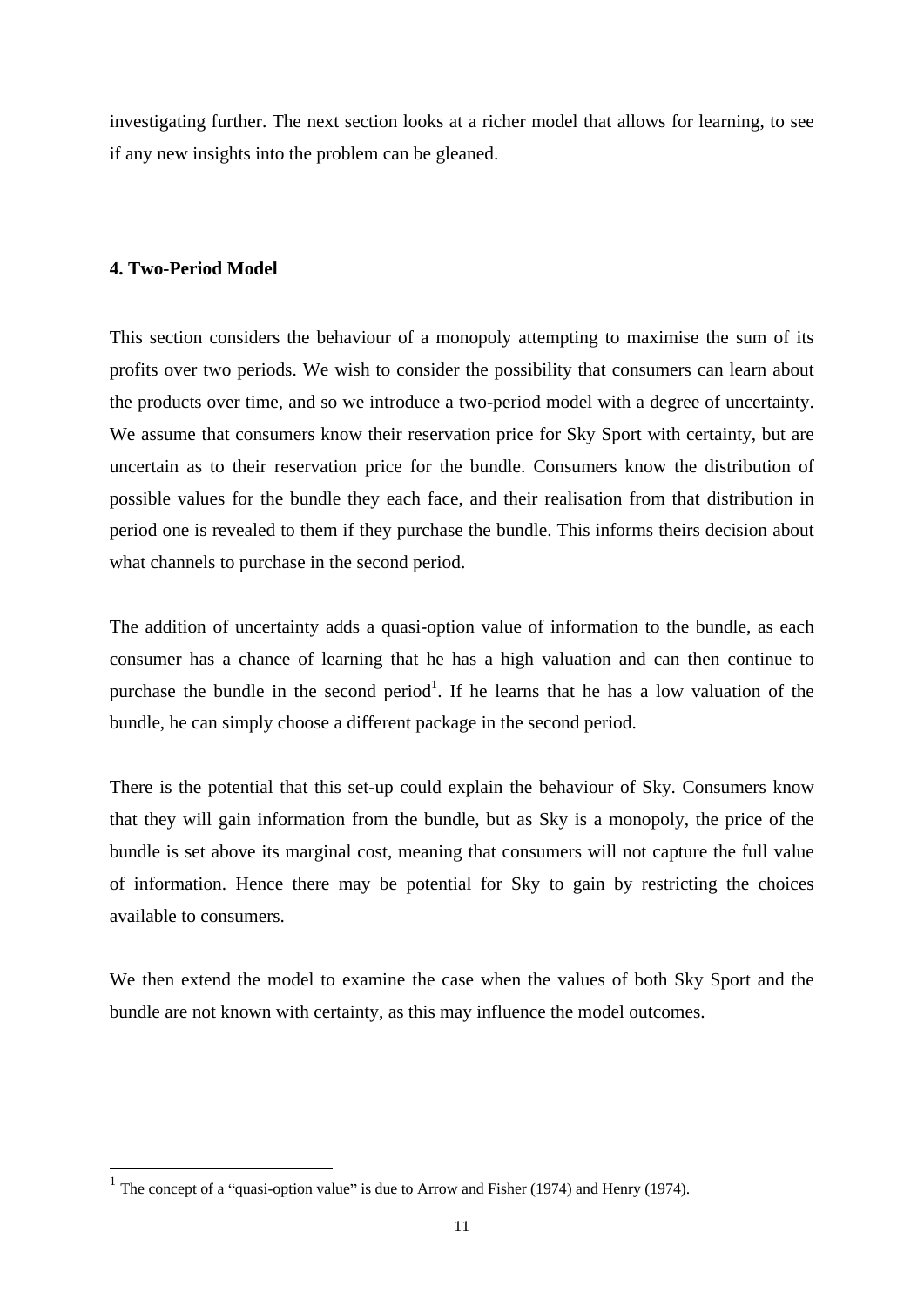#### **4.1 Model Set-up**

The model set-up is largely the same as the one-period model, but adapted to the new two period setting.

Sky can offer at most two packages: Sky Sport alone (price,  $p<sub>s</sub>$ ), and Sky Sport bundled with Other (price,  $p_b$ ). Both packages are provided with zero marginal cost. Sky is committed to maintaining the same prices for both packages in both periods.

There is a continuum of consumers of measure 1, each of whom will buy either one unit of Sky Sport, one unit of the bundle, or no Sky in each period. Let the total demands for each combination be given by Table 1:

| Period-one purchase | Period-two purchase | Quantity demanded |
|---------------------|---------------------|-------------------|
| No Sky              | No Sky              |                   |
| Sky Sport           | Sky Sport           |                   |
| Bundle              | No Sky              |                   |
| <b>Bundle</b>       | Sky Sport           |                   |
| Bundle              | <b>Bundle</b>       | $\frac{q_4}{q_4}$ |

Table 1: Notation for quantity demanded of combinations of purchases

so that

$$
\sum_{i=0}^{4} q_i = 1 \tag{2.1}
$$

Any other combinations of purchases will have zero quantity, as with no new information gained, consumers will not alter their decision in the second period.

There is a joint density of reservation values for the two packages that determines the quantities purchased of each package. The reservation value for Sky Sport is  $V<sub>s</sub>$ , the realised , the realised reservation value for the bundle is  $V_b$ , the reservation value for the bundle for a consumer who has yet to purchase it (equal to the expected value of  $V<sub>b</sub>$  plus any information value it possesses) is  $\overline{V}_b$  and the joint density is given by  $f(V_s, V_b, V_b)$ .  $, V_b, V_b)$ .  $, V_b$ ).  $\left( \begin{array}{ccc} 0 & 0 & 0 \\ 0 & 0 & 0 \\ 0 & 0 & 0 \\ 0 & 0 & 0 \\ 0 & 0 & 0 \\ 0 & 0 & 0 \\ 0 & 0 & 0 \\ 0 & 0 & 0 \\ 0 & 0 & 0 \\ 0 & 0 & 0 \\ 0 & 0 & 0 \\ 0 & 0 & 0 \\ 0 & 0 & 0 & 0 \\ 0 & 0 & 0 & 0 \\ 0 & 0 & 0 & 0 \\ 0 & 0 & 0 & 0 & 0 \\ 0 & 0 & 0 & 0 & 0 \\ 0 & 0 & 0 & 0 & 0 \\ 0 & 0 & 0 & 0 & 0 \\ 0 & 0 &$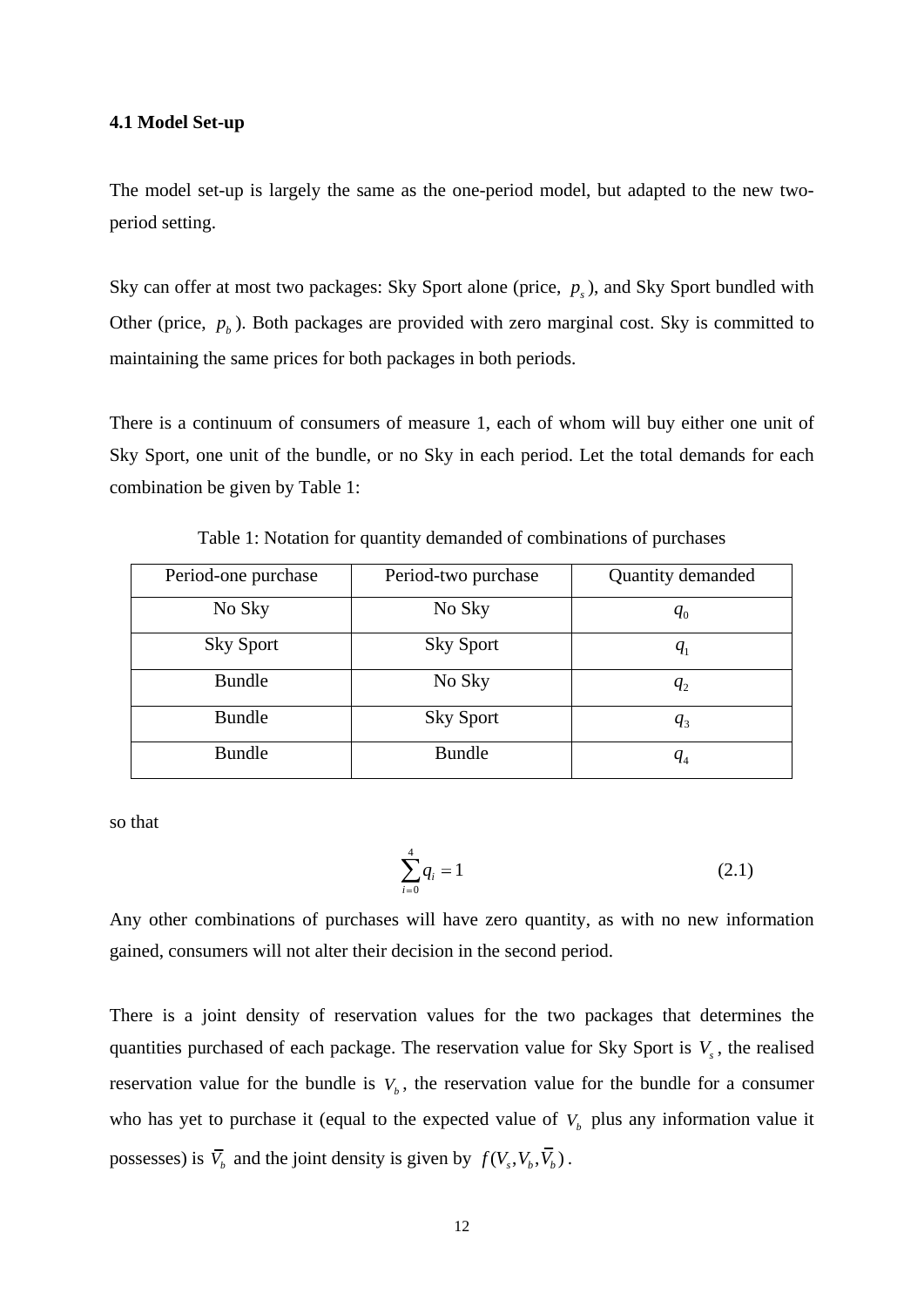Consumers purchase the package that maximises the expected sum of their utilities over the two periods, where utility in each period is the realised reservation value minus price paid for the package selected:

$$
\begin{aligned} U_2 &= \max_{i_2} \left( \! E \Big[ V_{i_2} \, \Big] \! - p_{i_2} \, \right) \\ U_1 &= \max_{i_1} \left( \! E \Big[ V_{i_1} \, \Big] \! - p_{i_1} + E \Big[ \, U_2 \big| i_1 \, \Big] \! \right) \end{aligned}
$$

where the contract of the contract of the contract of the contract of the contract of the contract of the contract of the contract of the contract of the contract of the contract of the contract of the contract of the cont

$$
i_1 = 0, s, b
$$
  
\n
$$
i_2 = 0, s, b
$$
  
\n
$$
V_0 = p_0 = 0
$$

#### **4.2 Assumptions**

Assumptions A1 and A3 from the one-period model are retained, but Assumption A2 is replaced with Assumptions B1 and B2 to reflect the new set-up, still remaining analogous to the previous situation.

B1: *The minimum of the support of the distribution of realisations of additional willingness to pay for the bundle over Sky Sport*  $(V_b - V_s)$ , *is zero, which implies that if* 

$$
q_4(p_s, p_b) > 0,
$$

*then*

$$
q_3(p_s, p_b) > 0 \quad \forall p_s < p_b \, .
$$

*Hence there is no neighbourhood of prices below the price of the bundle with zero demand for Sky Sport, once the realisations for additional willingness to pay have been revealed.*

B2: *The minimum of the support of the distribution of additional willingness to pay for the bundle over Sky Sport, for consumers who have not yet purchased the bundle*  $(V_b - V_s)$ , is zero, which implies that if

$$
q_3(p_s, p_b) + q_4(p_s, p_b) > 0,
$$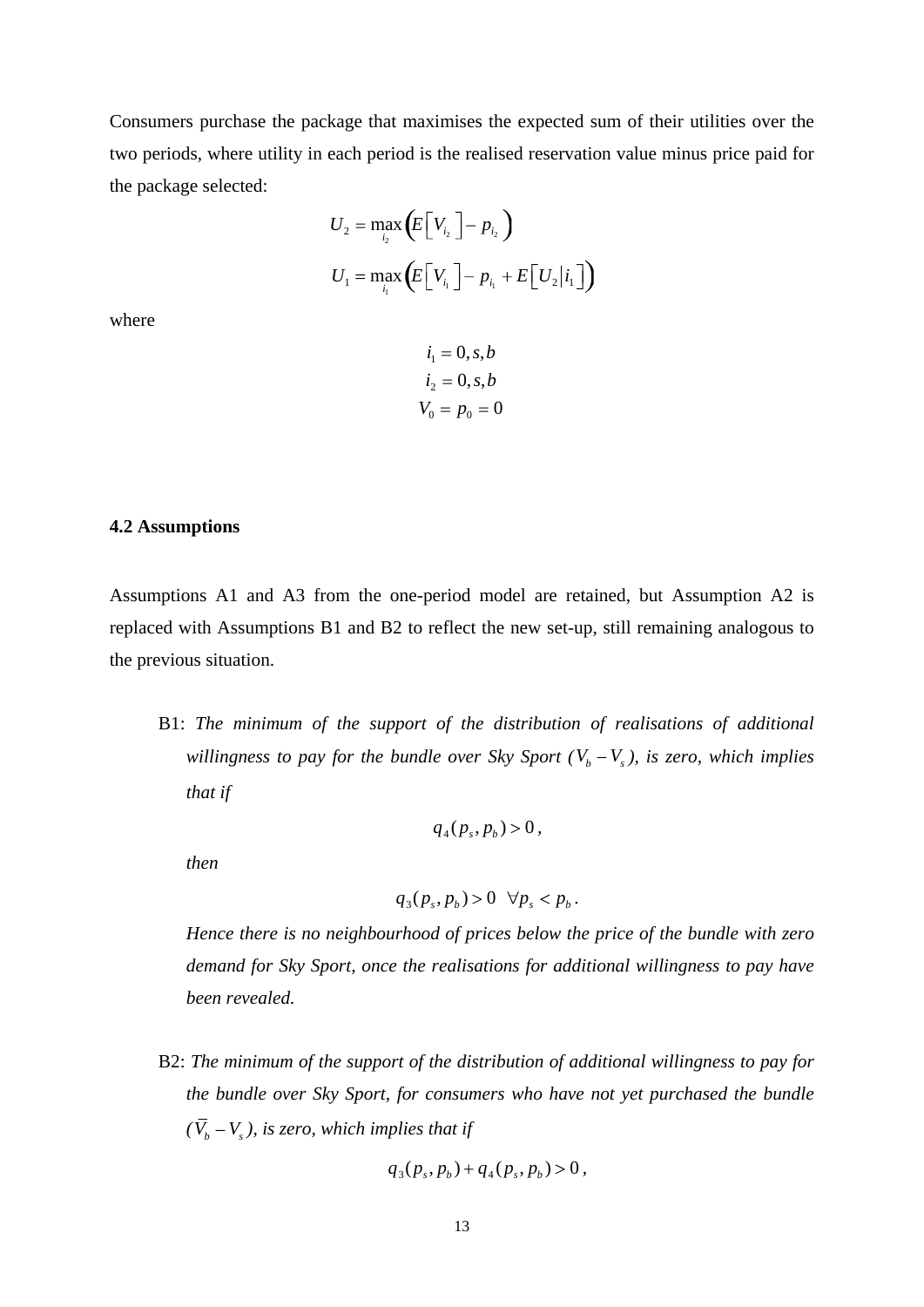*then*

$$
q_1(p_s, p_b) > 0 \quad \forall p_s < p_b \, .
$$

*This means that there is a positive density of consumers (but not a mass as A3 still holds) who receive zero information value from the bundle. This implies that there is variation in the degree of uncertainty facing consumers, from no uncertainty upwards. This in turn implies that there is no neighbourhood of prices below the price of the bundle with zero demand for Sky Sport in period one.*

#### **4.3 Outcomes**

Sky's objective can now be expressed as

$$
\max_{p_s,p_b} \pi\,,
$$

where the contract of the contract of the contract of the contract of the contract of the contract of the contract of the contract of the contract of the contract of the contract of the contract of the contract of the cont

$$
\pi = p_b (q_2 + q_3 + 2q_4) + p_s (2q_1 + q_3).
$$

The first-order condition with respect to the price of Sky Sport is then

$$
\frac{\partial \pi}{\partial p_s} = p_b \left( \frac{\partial q_2}{\partial p_s} + \frac{\partial q_3}{\partial p_s} + 2 \frac{\partial q_4}{\partial p_s} \right) + 2q_1 + q_3 + p_s \left( 2 \frac{\partial q_1}{\partial p_s} + \frac{\partial q_3}{\partial p_s} \right) = 0 \,. \tag{2.2}
$$

Once again, to see whether it is optimal to offer Sky Sport separately we must examine the derivative in Equation (2.2) when  $p_s = p_b$ : : The contract of the contract of the contract of the contract of the contract of the contract of the contract<br>In the contract of the contract of the contract of the contract of the contract of the contract of the contract

$$
\left. \frac{\partial \pi}{\partial p_s} \right|_{p_s = p_b} = p_b \left[ 2 \left( \frac{\partial q_1}{\partial p_s} + \frac{\partial q_3}{\partial p_s} + \frac{\partial q_4}{\partial p_s} \right) + \frac{\partial q_2}{\partial p_s} \right].
$$
\n(2.3)

From Equation (2.1),

$$
\sum_{i=0}^{4} \frac{\partial q_i}{\partial p_s} = 0,
$$
\n
$$
\frac{\partial q_0}{\partial p_s} = -\sum_{i=1}^{4} \frac{\partial q_i}{\partial p_s}.
$$
\n(2.4)

Applying (2.4) to (2.3),

$$
\left. \frac{\partial \pi}{\partial p_s} \right|_{p_s = p_b} = p_b \left[ -\frac{\partial q_2}{\partial p_s} - 2 \frac{\partial q_0}{\partial p_s} \right]. \tag{2.5}
$$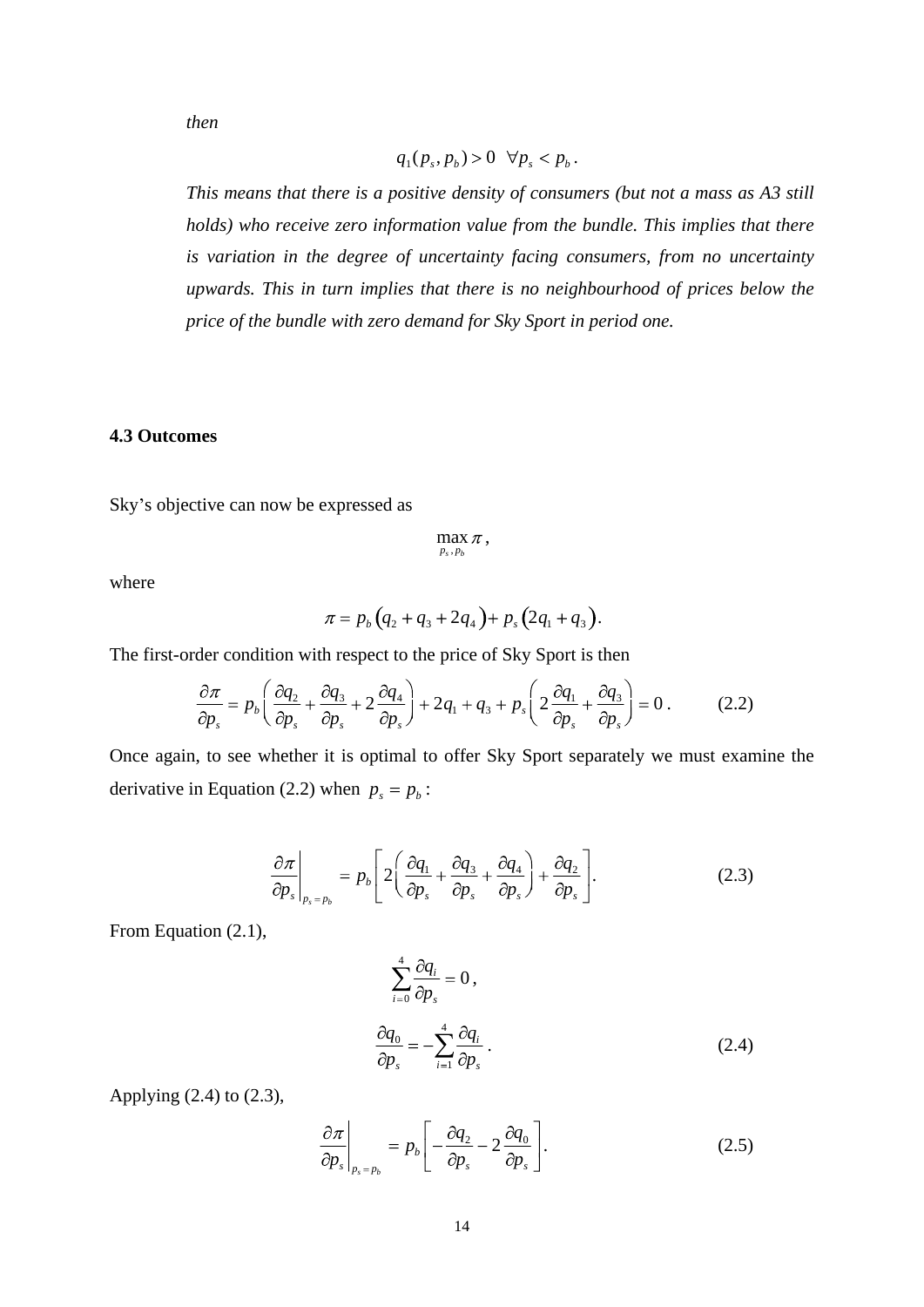From Equation (2.5), it must be the case that  $-\partial q_2/\partial p_s - 2 \partial q_0/\partial p_s$  is non-negative for it to be optimal for Sky to not offer Sky Sport on its own. However, it is clear that  $\partial q_0 / \partial p_s$ , the rate  $\mathcal{P}_s$ , the rate , the rate at which the number of consumers who purchase no Sky in either period changes as the price of Sky Sport increases, is positive. Mathematically,

$$
q_0 = \int_0^{p_s} \int_0^{p_b} \int_0^{\infty} f(V_s, V_b, \overline{V}_b) dV_b d\overline{V}_b dV_s
$$
  

$$
\frac{\partial q_0}{\partial p_s} = \int_0^{p_b} \int_0^{\infty} f(p_s, V_b, \overline{V}_b) dV_b d\overline{V}_b > 0,
$$

which is positive for all relevant prices due to Assumption A3.

With some careful reasoning, it can also be seen that  $\partial q_2/\partial p_s$ , the rate at which the number of consumers who purchase the bundle in the first period and no Sky in the second period changes as the price of Sky Sport increases, is non-negative. Mathematically,

$$
\begin{aligned} q_2 &= \int_0^{p_s} \int_0^{p_b} \int_{p_b}^{\infty} f(V_s,V_b,\bar{V}_b) d\bar{V}_b dV_b dV_s \\ \frac{\partial q_2}{\partial p_s} &= \int_0^{p_b} \int_{p_b}^{\infty} f(p_s,V_b,\bar{V}_b) d\bar{V}_b dV_b > 0. \end{aligned}
$$

Once again, Assumption A3 ensures that this expression is greater than zero.

We can also reason through non-mathematically why  $\partial q_2/\partial p_s$  cannot be negative. Break down the consumers who purchase the bundle in the first period into two types: those who are willing to buy Sky Sport but prefer the bundle, and those who are not willing to buy Sky Sport.

For the consumers who are not willing to buy Sky Sport, an increase in  $p<sub>s</sub>$  is irrelevant, so we can ignore these consumers.

For consumers who are willing to purchase Sky Sport, when  $p<sub>s</sub>$  increases some consumers who were on the margin of choosing between the bundle and Sky Sport will now choose the bundle, as the implicit cost of Other has fallen. So the number of consumers who purchase the bundle in the first period has increased. All of the consumers that would have consumed the bundle in period one and then no Sky in period two before the increase in  $p<sub>s</sub>$  still choose to still choose to do so. But now there are additional consumers purchasing the bundle in period one and some of these will switch to no Sky. Therefore the number of consumers switching from the bundle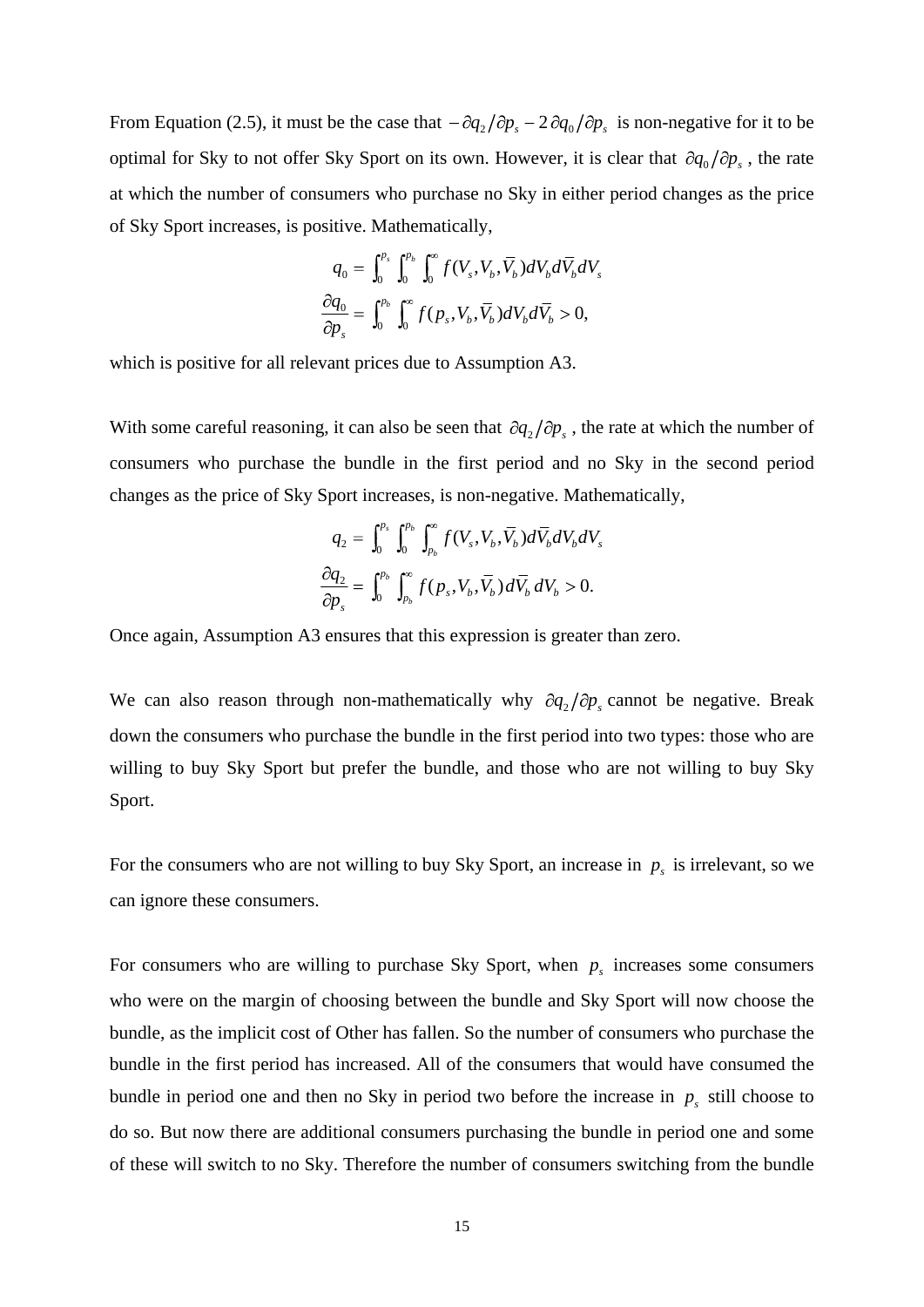to nothing is higher than before the increase in  $p_s$  and so  $\partial q_2/\partial p_s$  must be positive. Therefore Equation (2.5) is negative, and it must be optimal for Sky to offer a package of Sky Sport alone at some price  $p_s < p_b$ . Sport alone at some price  $p_s < p_b$ .<br>Figures 1 and 2 show graphically that  $q_2$  cannot fall when  $p_s$  rises.

Figures 1 and 2 show graphically that  $q_2$  cannot fall when  $p_s$  rises. rises.



Figure 1: Reservation values and package choice

Figure 1 shows what package consumers will purchase given the information available to them.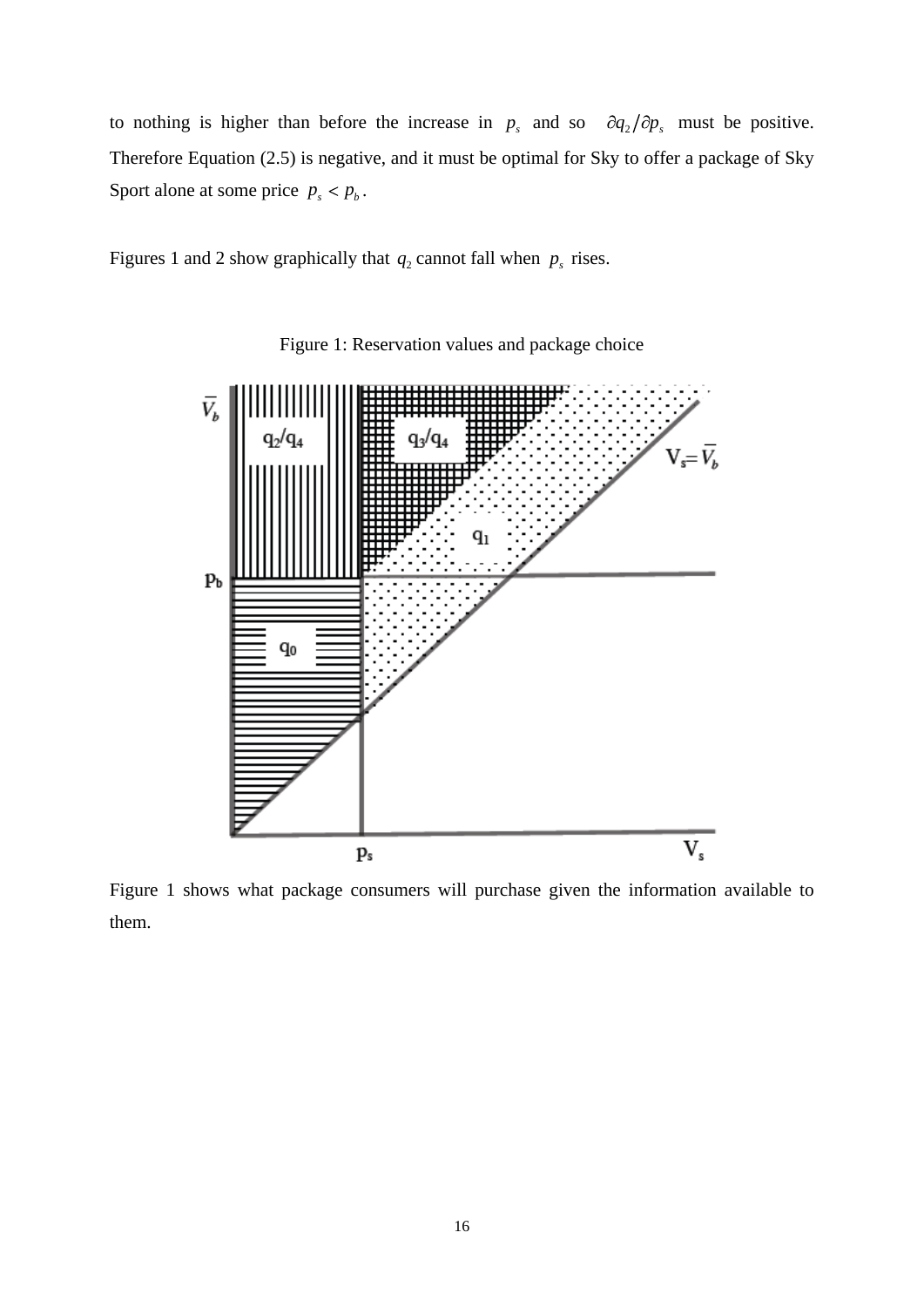



From Figure 1, we know that the shaded area in Figure 2 is the increase in consumers who could purchase  $q_2$  when  $p_s$  increases. The change in  $p_s$  does not affect the probability of consumers in the original area being categorised as  $q_2$  (ie purchasing no Sky in period two), as none of these customers were willing to buy Sky Sport anyway. So now, all of the consumers who originally chose  $q_2$  still do, while there is a new area of consumers who may also choose  $q_2$ , hence  $q_2$  increases. , hence  $q_2$  increases. increases.

This is the same result as the one-period model, and demonstrates that this result is robust to the introduction of uncertainty in the way modelled here.

It is interesting to examine the case where Assumption B2 is relaxed. It could be the case for example, that all consumers value the information of the bundle more than some positive amount. This is not unreasonable, as it seems likely that all consumers face at least some degree of uncertainty as to how much they will enjoy the additional channels, and hence be willing to pay something for resolving that uncertainty.

In this case, although it is optimal to offer Sky Sport alone at a price  $p_s < p_b$ , the presence of , the presence of uncertainty means that for  $p_s$  close enough to  $p_b$ , no consumer will purchase Sky Sport in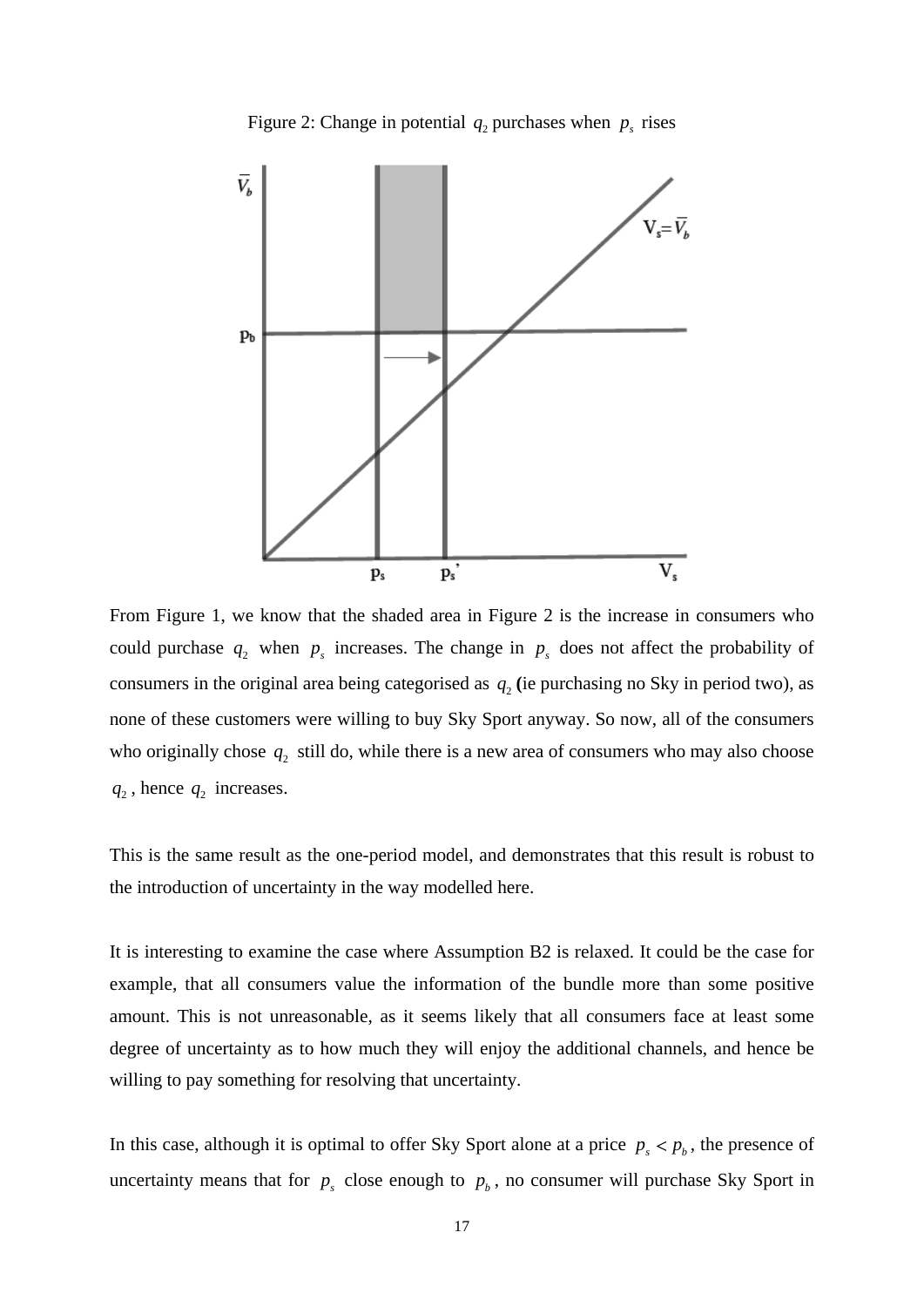period one. This is the case as the bundle has positive information value for all consumers. Therefore it may be interesting to examine the case where Sky sets prices such that no consumers would purchase Sky Sport in period one. Let the lowest price that fulfils this criterion be given by  $p_s = p_b - I$ , where *I* is the lowest value of information amongst all consumers. Examining the derivative in Equation (2.2) at this point gives

$$
\left.\frac{\partial \pi}{\partial p_s}\right|_{p_s=p_b-1}=p_b\left(\frac{\partial q_2}{\partial p_s}+\frac{\partial q_3}{\partial p_s}+2\frac{\partial q_4}{\partial p_s}\right)+q_3+\left(p_b-I\right)\left(2\frac{\partial q_1}{\partial p_s}+\frac{\partial q_3}{\partial p_s}\right).
$$

Simplifying and applying Equation (2.3) gives

$$
\left. \frac{\partial \pi}{\partial p_s} \right|_{p_s = p_b - I} = p_b \left[ -\frac{\partial q_2}{\partial p_s} - 2 \frac{\partial q_0}{\partial p_s} \right] + q_3 - I \left[ 2 \frac{\partial q_1}{\partial p_s} + \frac{\partial q_3}{\partial p_s} \right]. \tag{2.6}
$$

The first term in Equation (2.6) is the same as Equation (2.5), which is negative. However,  $q_3$ is positive and the sign of the third term is likely positive too. The sign of the derivative at these prices is therefore ambiguous, so a pricing scheme satisfying  $p_b - I \leq p_s < p_b$  could be  $I \leq p_s < p_b$  could be could be an optimum.

This would explain the behaviour of Sky in the real world if they offered Sky Sport alone at a price a little below that of the bundle, such that anyone seeking to buy Sky Sport would purchase the bundle first just to see if they like it. However, this is not the case. But given the simplicity of the model, we would not expect it to exactly model the actual behaviour of Sky,

This model does show the important point that information is valuable. It is conceivable that in reality, uncertainty is not resolved after one period, and new uncertainty about the value of channels appears in each period of a many-period game. In this case, it could be that while it is theoretically optimal to offer Sky Sport at a price below that of the bundle in a finite-period game, Sky does not because it believes no-one would purchase it, given the constant flow of valuable new information for those who purchase the bundle in a world with no obvious final period (which would in this case be the only period anyone would buy Sky Sport).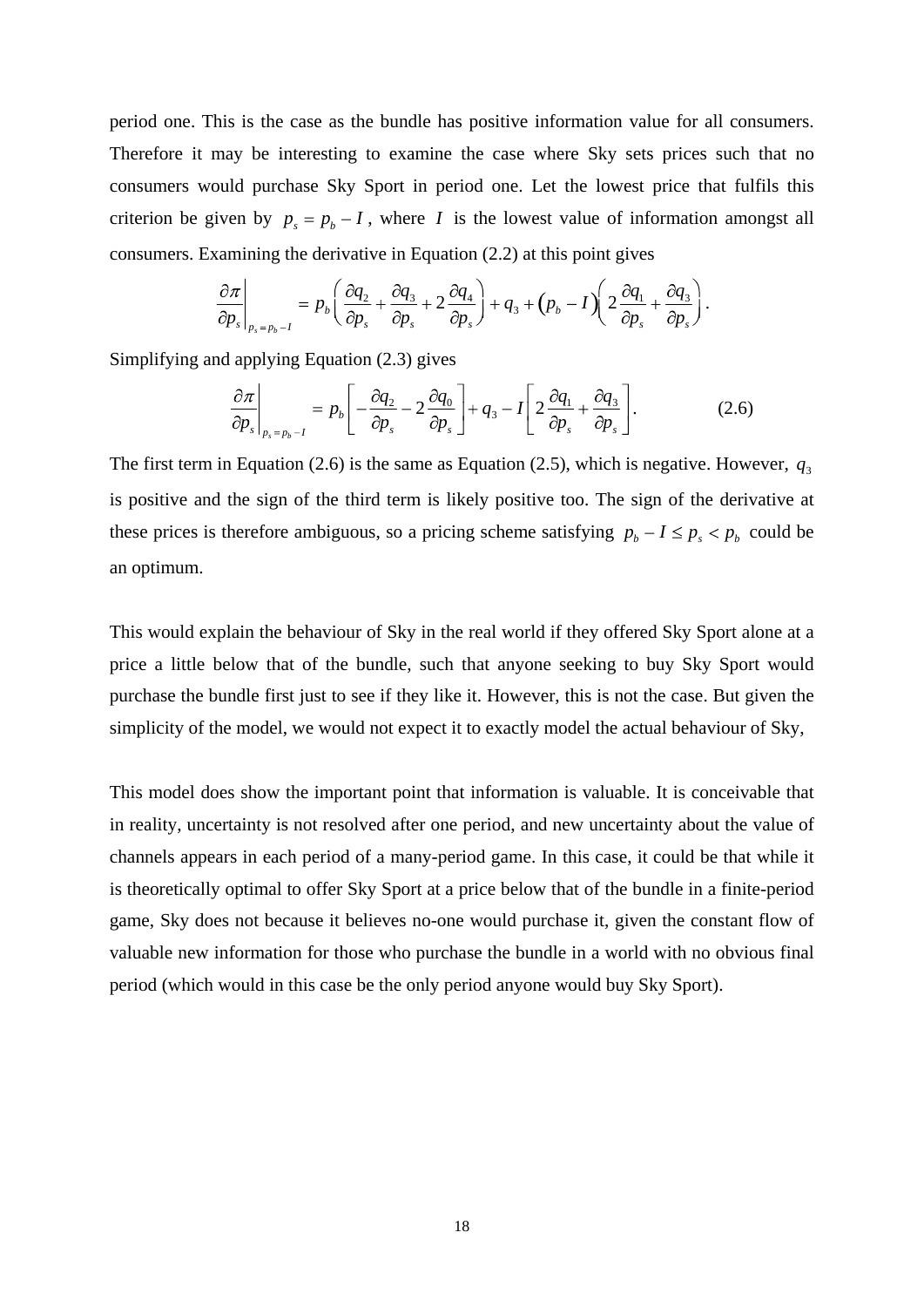#### **4.4 Extension**

In this section, we retain the Assumptions from the previous model, but alter the set-up slightly to allow for uncertainty in the value of Sky Sport in addition to uncertainty in the additional value of the bundle.

#### *4.4.1 Model set-up*

Once again, there is a joint density of reservation values for the two packages that determines the quantities purchased of each package. The realised reservation value for the Sky Sport is *V<sub>s</sub>*, the reservation value for Sky Sport for a consumer who has yet to purchase it (equal to the expected value of  $V_s$  plus any information value it possesses) is  $\overline{V}_s$ , the realised reservation value for the bundle is  $V_b$ , the reservation value for the bundle for a consumer who has yet to purchase it (equal to the expected value of  $V_b$  plus any information value it possesses) is  $\bar{V}_b$ and the joint density is given by  $g(V_s, \overline{V}_s, V_b, \overline{V}_b)$ .  $, V_s, V_b, V_b)$  .  $, V_b, V_b)$ .  $, V_b$ ). ) .

The previous notation for the quantity demanded remains, but we mustintroduce two new quantities: let  $q_5(p_s, p_b)$  be the number of consumers who purchase Sky Sport in the first period, and no Sky in the second period and  $q_6(p_s, p_b)$  be the number of consumers who purchase Sky Sport in the first period and the bundle in the second period. Similarly to the base two-period model, the following property holds:

$$
\sum_{i=0}^6 q_i = 1
$$

Hence,

$$
\frac{\partial q_0}{\partial p_s} = -\sum_{i=1}^6 \frac{\partial q_i}{\partial p_s} \,. \tag{2.7}
$$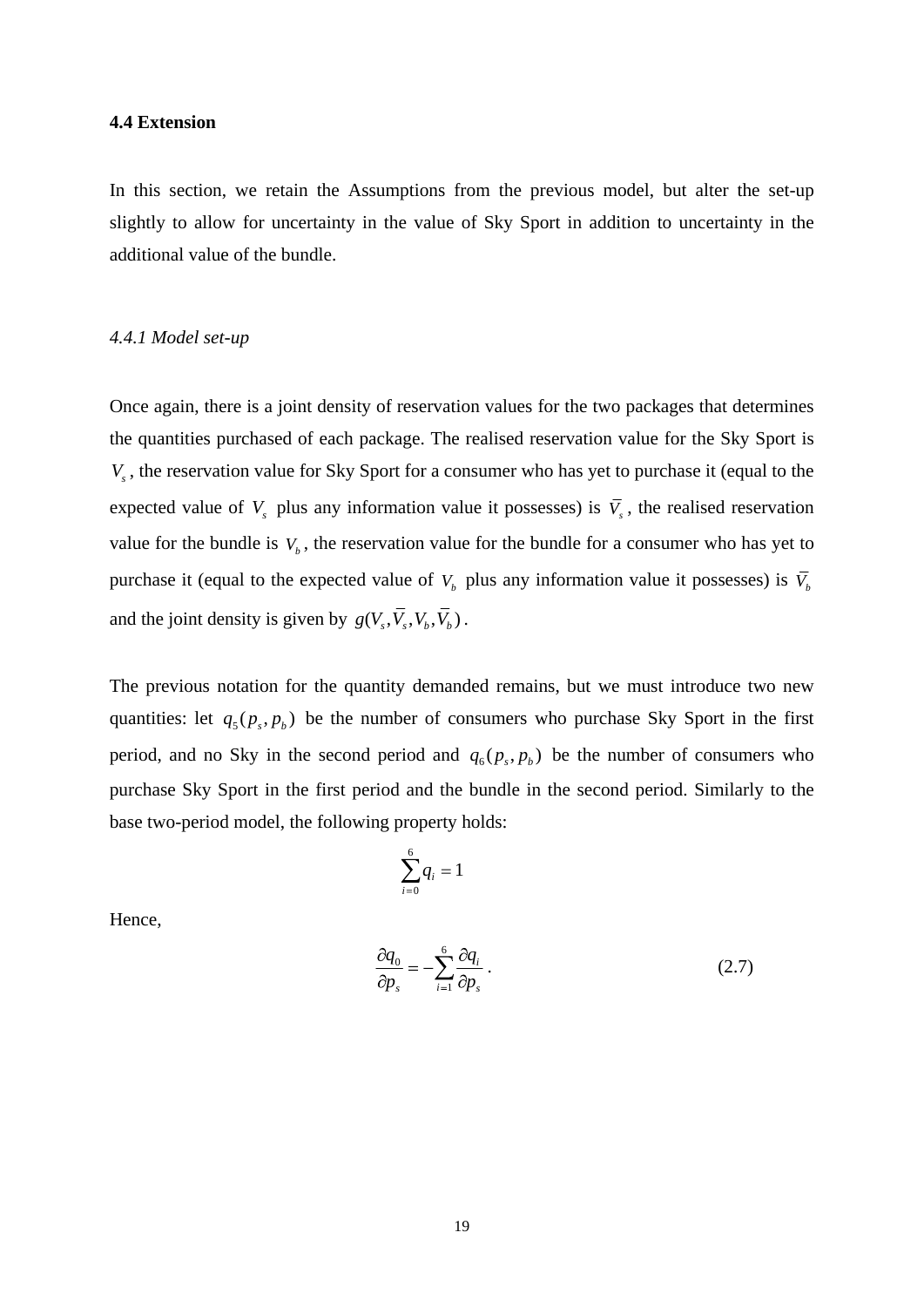*4.4.2 Outcomes*

With this set-up, Sky's objective can be expressed as

$$
\max_{p_s, p_b} \pi,
$$

where the contract of the contract of the contract of the contract of the contract of the contract of the contract of the contract of the contract of the contract of the contract of the contract of the contract of the cont

$$
\pi = p_b \left( q_2 + q_3 + 2q_4 + q_6 \right) + p_s \left( 2q_1 + q_3 + q_5 + q_6 \right).
$$

The first-order condition with respect to the price of Sky Sport is:

$$
\frac{\partial \pi}{\partial p_s} = p_b \left( \frac{\partial q_2}{\partial p_s} + \frac{\partial q_3}{\partial p_s} + 2 \frac{\partial q_4}{\partial p_s} + \frac{\partial q_6}{\partial p_s} \right) + 2q_1 + q_3 + q_5 + q_6
$$
\n
$$
+ p_s \left( 2 \frac{\partial q_1}{\partial p_s} + \frac{\partial q_3}{\partial p_s} + \frac{\partial q_5}{\partial p_s} + \frac{\partial q_6}{\partial p_s} \right) = 0
$$
\n(2.8)

Once again, to see whether it is optimal to offer Sky Sport separately we must examine the derivative in Equation (2.8) when  $p_s = p_b$ : : The contract of the contract of the contract of the contract of the contract of the contract of the contract of the contract of the contract of the contract of the contract of the contract of the contract of the contract

$$
\left. \frac{\partial \pi}{\partial p_s} \right|_{p_s = p_b} = p_b \left[ 2 \left( \frac{\partial q_1}{\partial p_s} + \frac{\partial q_3}{\partial p_s} + \frac{\partial q_4}{\partial p_s} + \frac{\partial q_6}{\partial p_s} \right) + \frac{\partial q_2}{\partial p_s} + \frac{\partial q_5}{\partial p_s} \right].
$$
\n(2.9)

Applying (2.7) to (2.9),

$$
\left. \frac{\partial \pi}{\partial p_s} \right|_{p_s = p_b} = p_b \left[ -\frac{\partial q_2}{\partial p_s} - 2 \frac{\partial q_0}{\partial p_s} - \frac{\partial q_5}{\partial p_s} \right]. \tag{2.10}
$$

So  $-\partial q_2/\partial p_s - 2\partial q_0/\partial p_s - \partial q_5/\partial p_s$  must be non-negative to explain Sky's decision not to offer Sky Sport alone. With a slight adjustment, the same reasoning used in the previous section can be used to show that  $\partial q_0 / \partial p_s$  and  $\partial q_2 / \partial p_s$  are positive. If *V<sub>s</sub>* is substituted for *V<sub>s</sub>*, and *V<sub>s</sub>* is integrated from zero to infinity, then the same results are arrived at. and  $V<sub>s</sub>$  is integrated from zero to infinity, then the same results are arrived at.

The next step is therefore to examine  $\partial q_5/\partial p_s$  to see if it can be signed. Let *A* = max  $\{p_s, \bar{V}_b + p_s - p_b\}$ , then  $, V_b + p_s - p_b$  }, then  $p_s - p_b$   $\}$ , then , then

$$
q_5 = \int_0^{p_s} \int_0^{\infty} \int_A^{\infty} \int_0^{\infty} g(V_s, \overline{V}_s, V_b) dV_b d\overline{V}_s d\overline{V}_b dV_s
$$

$$
\frac{\partial q_5}{\partial p_s} = \int_0^{\infty} \int_A^{\infty} \int_0^{\infty} g(p_s, \overline{V}_s, \overline{V}_s, V_b) dV_b d\overline{V}_s d\overline{V}_b - \int_0^{p_s} \int_0^{\infty} \int_0^{\infty} g(V_s, \overline{V}_s, A, V_b) dV_b d\overline{V}_b dV_s (2.11)
$$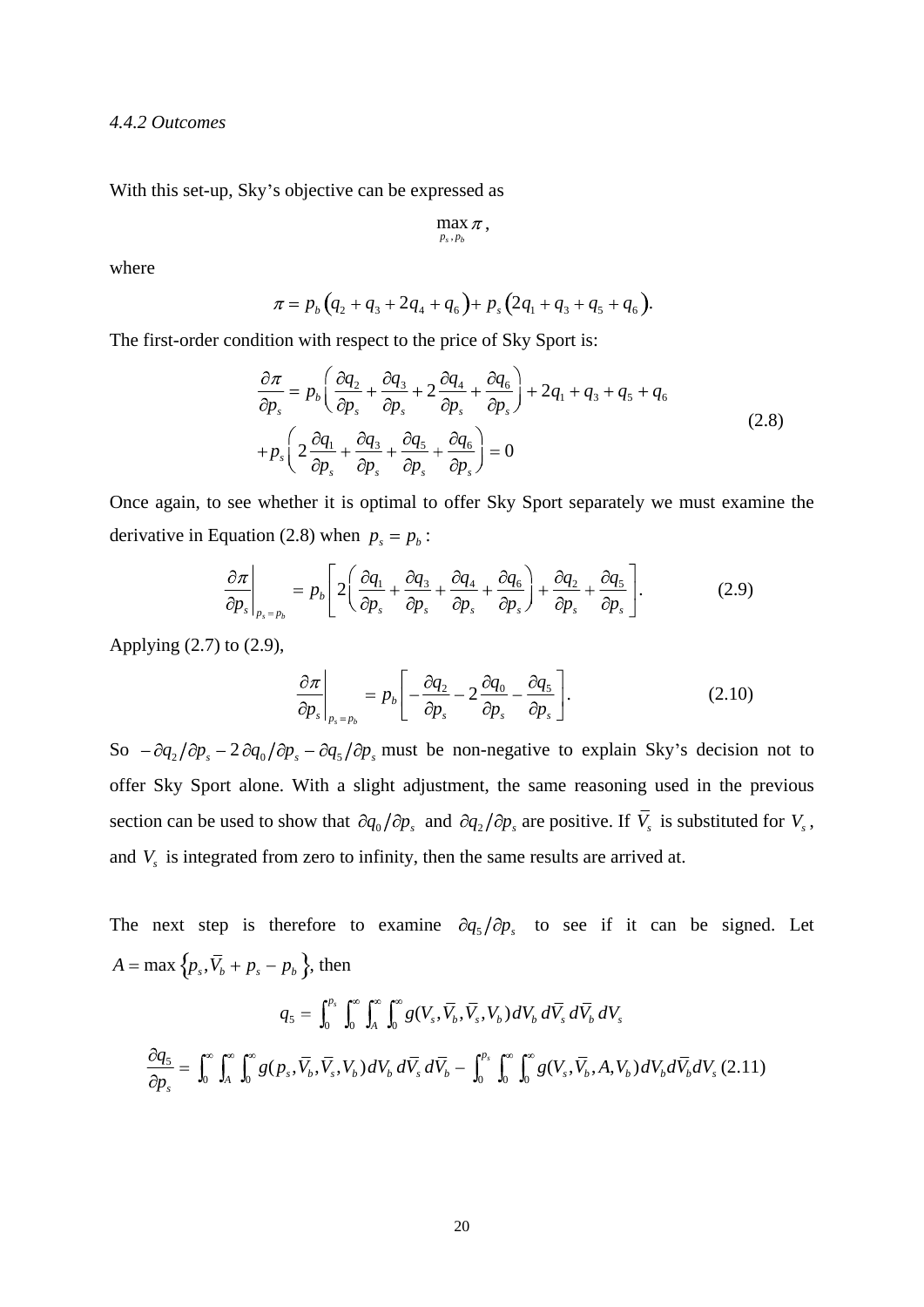From (2.11) we can see that the sign of  $\partial q_5/\partial p_s$  is ambiguous, as by Assumption A3, the first term is positive and the second is negative. But by considering the effect of an increase in  $p<sub>s</sub>$ on  $q_5$ , we can get an idea about  $\partial q_5 / \partial p_s$ .  $p_s$ .

on  $q_5$ , we can get an idea about  $\partial q_5 / \partial p_5$ .<br>Intuitively,  $\partial q_5 / \partial p_5$  cannot be signed because although the number of consumers who Intuitively,  $\partial q_5/\partial p_5$  cannot be signed because although the number of consumers who purchase Sky Sport in period one falls when the price increases, the proportion of customers who still purchase Sky Sport in period one, but switch to no Sky in period two, could change. If the first effect dominates, or the second effect works in the same direction, then  $\partial q_5/\partial p_s$  will be negative. This possibility means that we can no longer sign  $\partial \pi/\partial p_s|_{p_s=p_b}$ ,<br>leaving open the possibility that it is optimal for Sky to not offer Sky Sport alone. This will be the case if  $\partial q_5/\partial p_s$  is negative and dominates the effect of the other two terms.

If offering only the bundle is in fact optimal, then contrasting this model with the previous model, where only the value of the bundle was uncertain, should reveal the reason why. This contrast seems to suggest that it is beneficial for Sky to force consumers to buy the bundle when they would prefer to buy Sky Sport, because some of these consumers who would switch to no Sky in the second period will get a high realisation for their value of the bundle, allowing Sky to both retain some of these consumers, and receive a higher price.

The results of this model suggest that for some distributions of reservation values and uncertainty, Sky s behaviour is optimal. Unfortunately, this model does not give any insight into the likelihood that reservation prices actually follow such distributions, and so it is difficult to fully evaluate the credibility of this explanation.

#### **5. Conclusion**

This paper has examined the question of why Sky, essentially a monopolist in the pay television market in New Zealand, does not offer a package to consumers containing only Sky Sport channels - instead offering it only as part of a larger bundle. This behaviour appears inconsistent with literature that suggests mixed bundling is superior to pure bundling under believable conditions.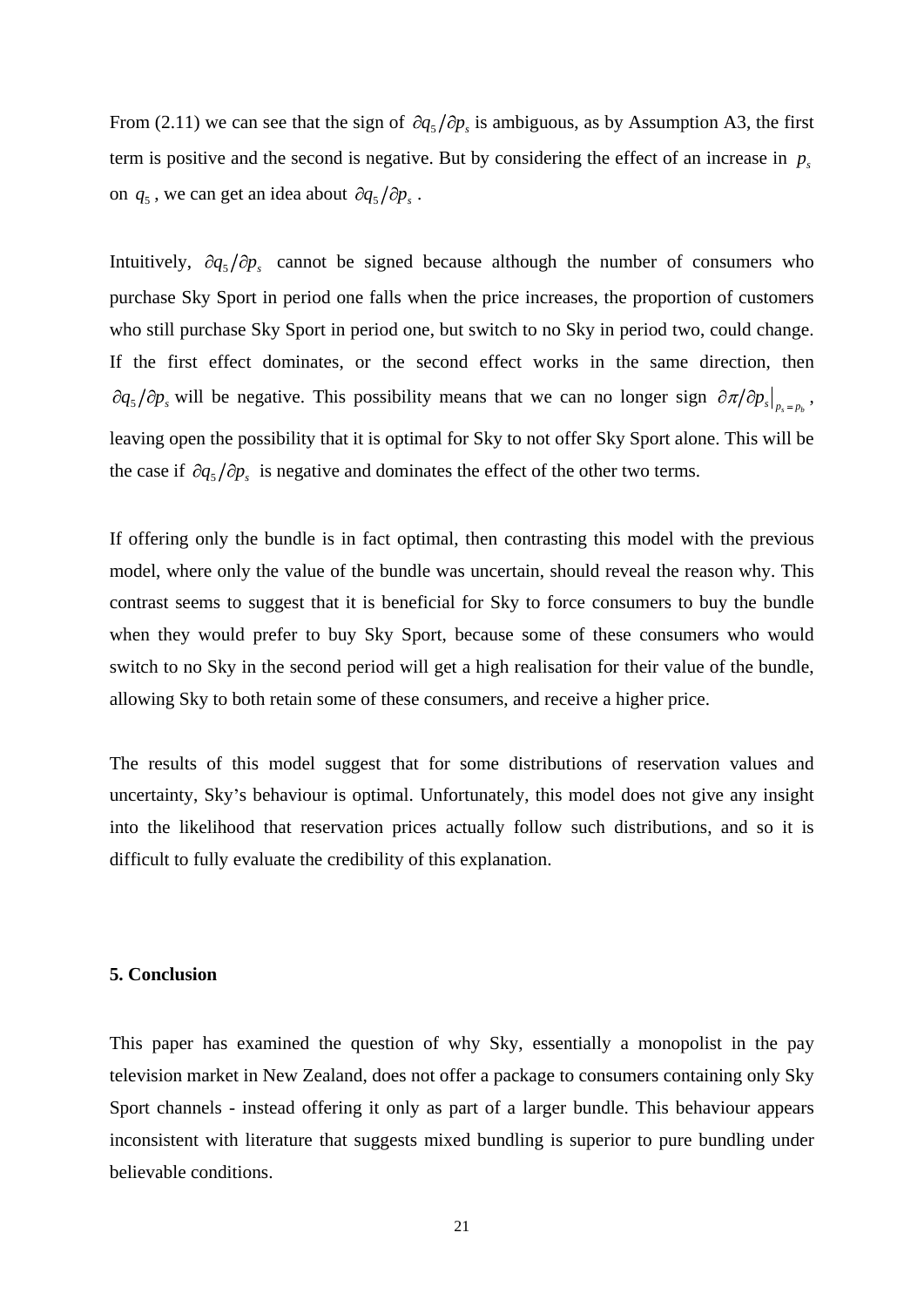We have shown that in a simple one-period model of Sky's behaviour, under reasonable assumptions, Sky's behaviour is not optimal. Given this, it is either the case that one of the assumptions is flawed, which seems unlikely, or that this simple model does not reveal the full story about the situation.

A more developed model with two periods and uncertainty from consumers about their valuation of non-sport channels, allowing for learning, supports the main finding of the single-period model. However, it does leave open the possibility that Sky Sport is not offered separately because no-one would purchase it at the price it would be set at if the model were extended to the real world. When this model is extended to include uncertainty in the value of Sky Sport also, we find that Sky's behaviour is optimal for some distributions of reservation values and uncertainty. It is not known how likely it is that such distributions would be representative of reality, but nonetheless this result is the most appealing explanation for Sky's behaviour explored in this paper.

The model set-up serves to simplify the problem, as the presence of the Other-only package that is actually offered would add considerable complexity to the model. It is true that it could have a substantive effect on the outcomes and hence this set-up is limiting. The suggestion that marginal costs are zero is very close to the truth. For customers that have the hardware installed, there is very close to zero costs for Sky in allowing them access to their package. Even if there are small marginal costs, if they are the same for both packages and are low, then it is easy to show that the one-period result that Sky Sport should be offered alone still holds.

Although Sky's behaviour has not been definitively explained, investigation has revealed several candidate explanations with differing degrees of believability. Some of these explanations are simple but unsatisfying, such as fixed costs, discontinuities in distributions, and negligible differences. The two-period model and its extension do however present some more appealing explanations. The base two-period model, with slight relaxation of its assumptions, could lead to a situation where Sky Sport is not offered alone if the model were to be applied to a real world with many periods. The extended two-period model leaves open the possibility that Sky's behaviour is indeed optimal, if reservation values and uncertainty follow some subset of possible distributions.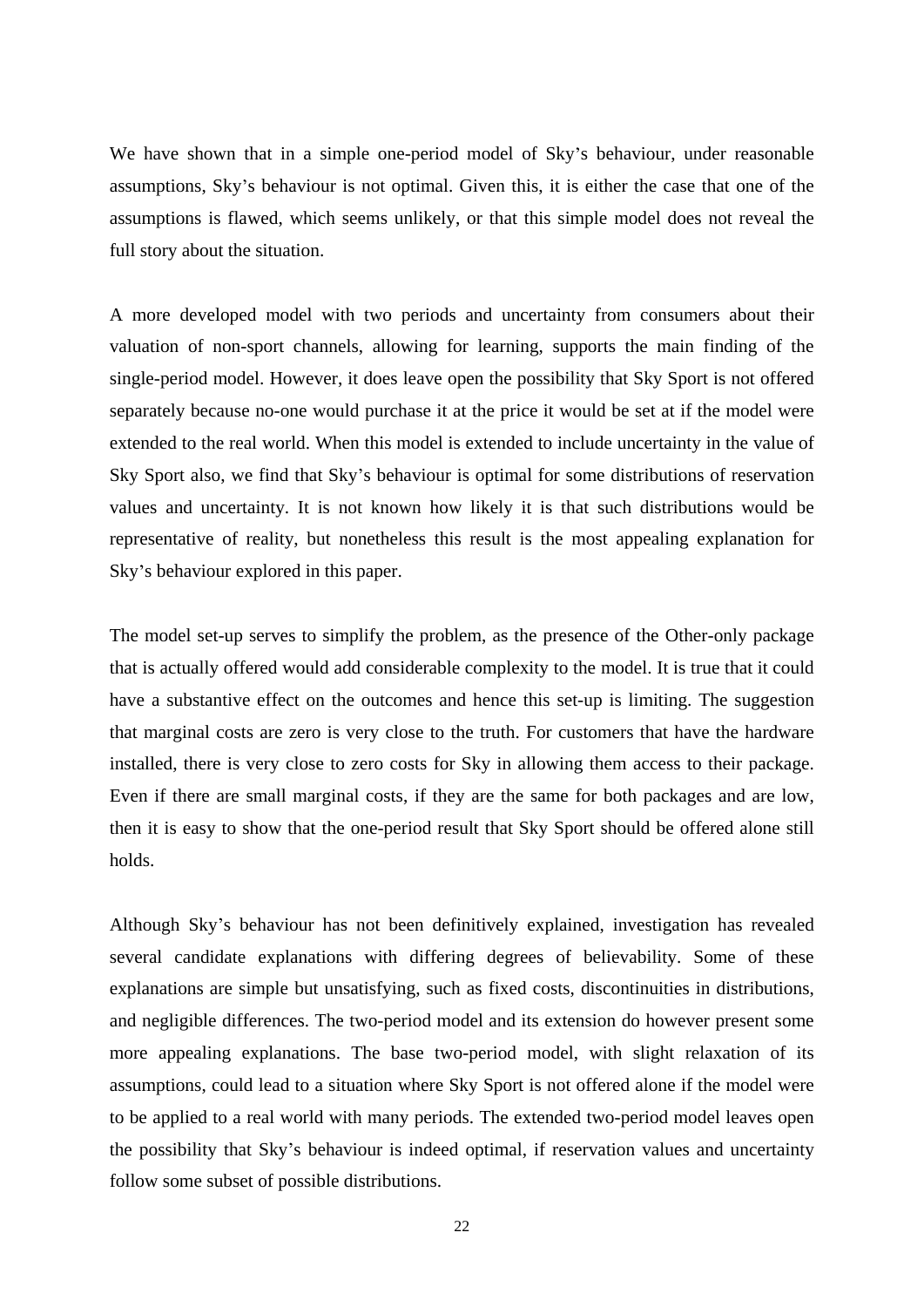Further investigation could involve examining the effects of deviations from traditional economic modelling, such as systematically low expectations for the value of the other channels (people might not be willing to pay for channels they know very little about, even if they would enjoy them if they actually could watch), or public resentment for instance. Additional modelling with more standard assumptions could involve adding more periods or adding to the model the fact that Sky offers the other channels on their own. An examination of the welfare implications of requiring Sky Sport to be offered alone could be undertaken, allowing analysis of potential policies that seek to regulate the pay television market.